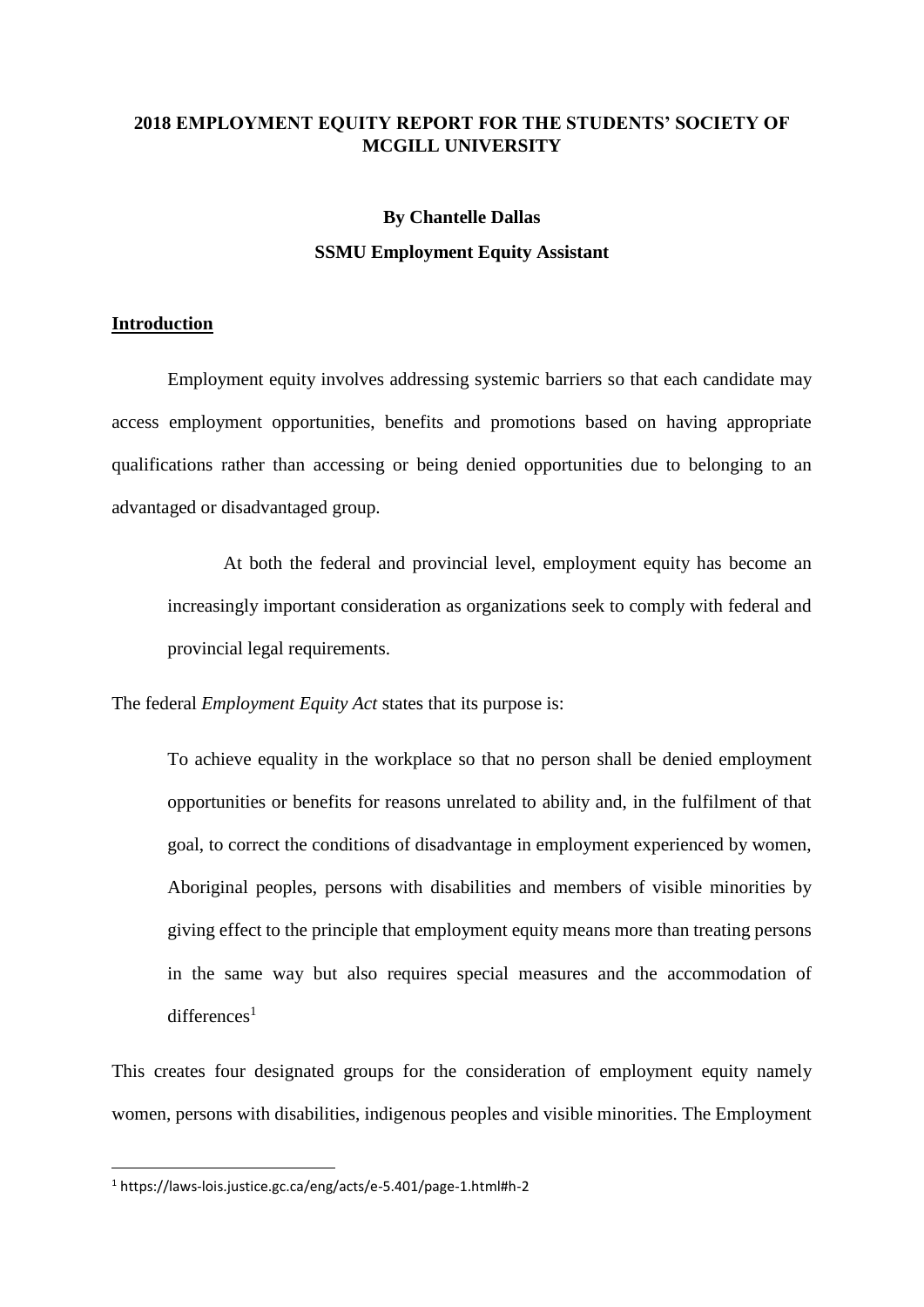Equity Act applies to federally regulated industries, Crown corporations and certain federal public administration.

The Quebec *Act Respecting Equal Access to Employment in Public Bodies* (2001) creates employment equity standards for the federally designated groups in addition to "persons whose mother tongue is neither French nor English and who belong to a group other than the aboriginal peoples group or the visible minorities group."<sup>2</sup> This provincial legislation applies to public bodies such as McGill University.

McGill has taken a broader approach to employment equity than is legally required by including LGBTT2SQ\* people as a designated group in its Employment Equity Policy in addition to women, persons with disabilities, indigenous people, racialized people/visible minorities and ethnic minorities.<sup>3</sup>

Both the federal and provincial legislation apply to McGill University, but they do not apply to the Students' Society of McGill University, which is independent from McGill. In developing an employment equity policy, the SSMU may consider the approaches of various organizations seeking to comply with federal and provincial laws, such as McGill, but is free to create its own designated groups based on its consideration of which groups are facing systemic barriers in employment.

The Quebec *Charter of Human Rights and Freedoms* prohibits the discrimination on the basis of race, colour, sex, gender identity or expression, pregnancy, sexual orientation, civil status, age except as provided by law, religion, political convictions, language, ethnic or national origin, social condition, a handicap or the use of any means to palliate a handicap.<sup>4</sup> The Quebec Charter applies to anyone in Quebec and so an organization such as SSMU, which

<sup>2</sup> http://legisquebec.gouv.qc.ca/en/ShowDoc/cs/A-2.01

<sup>3</sup> https://www.mcgill.ca/employ-equity/groups

<sup>4</sup> http://legisquebec.gouv.qc.ca/en/showdoc/cs/C-12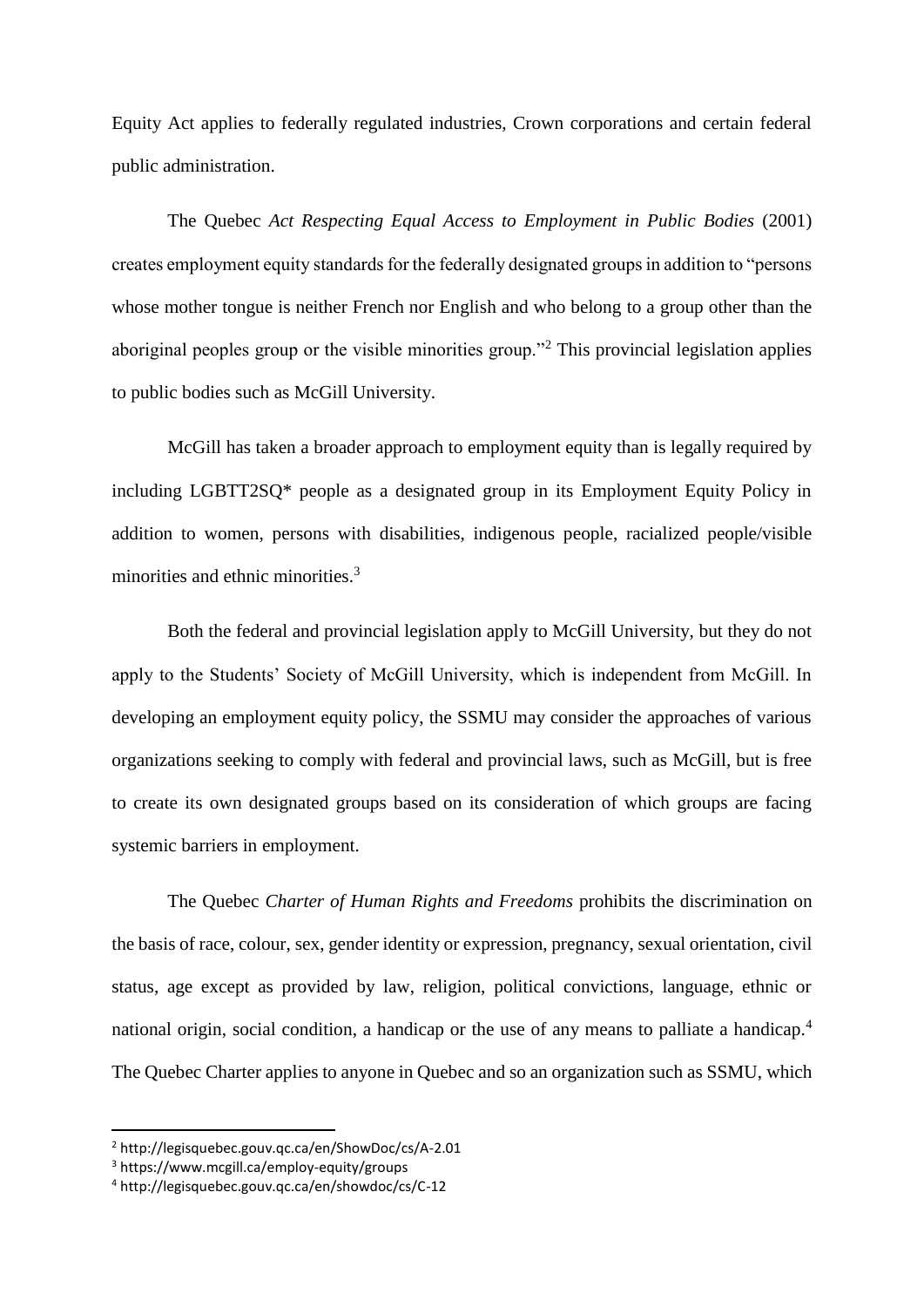caters to the interests of students, has to respect the rights in the Charter and is prohibited from discriminating on the aforementioned prohibited grounds of discrimination. Further, any employer in Quebec must ensure that their human resource policies and practices are not discriminatory. Thus, the prohibited grounds of discrimination and legislated designated groups are helpful in determining which persons are most likely to face barriers in employment at SSMU.

While recognizing that different groups face systemic barriers to fair and equitable employment, providing employment equity requires a comprehensive problem-solving approach. There are special measures required to address the principle of employment equity such as:

identifying and eliminating barriers in an organization's employment procedures and policies; establishing positive policies and practices to ensure the effects of systemic barriers are eliminated; and ensure appropriate representation of "designated group" members throughout their workforce.<sup>5</sup>

In order to recommend best practices for SSMU, research conducted on employment equity largely focused on best practices and procedures for hiring candidates. It will be divided into the following areas: Training and Composition of the Hiring Committee, Developing the Job Post and Advertising the Position, Self-Identification of Candidates and Employees, Reasonable Accommodation for Candidates and Employees, Preparing for the Interview Process, During the Interview and Post-Interview Evaluations.

The current practices of hiring for SSMU student positions were reviewed and evaluated to determine existing challenges or weaknesses in relation to employment equity. It is anticipated that with the research gathered as well as the review of current SSMU practices,

<sup>5</sup> https://www.mcgill.ca/equity\_diversity/links/toolbox/equityrelatedfaqs/employmentequity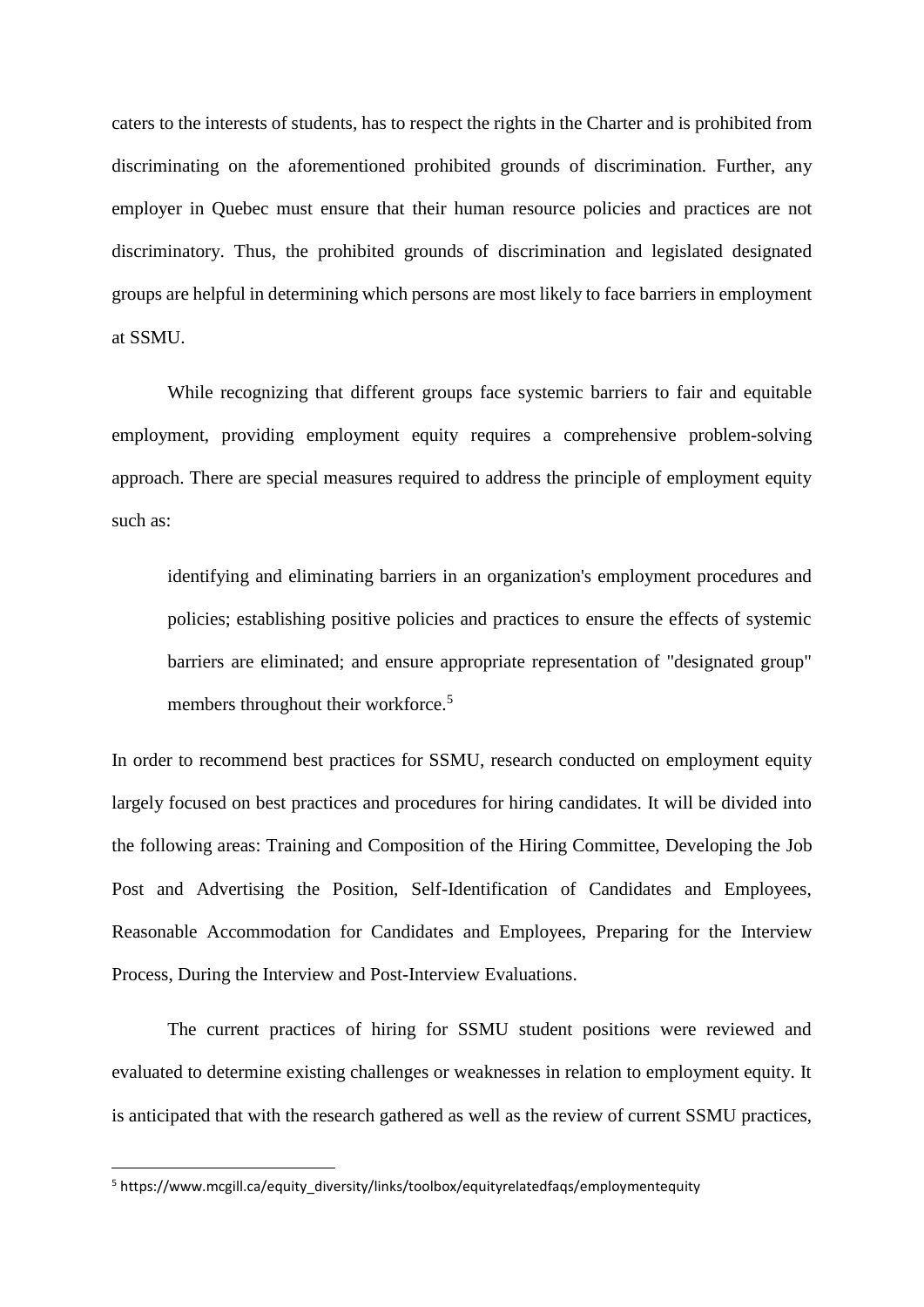the recommendations proposed for SSMU will allow for the development of an employment equity policy that is in line with best practices for ensuring employment equity.

#### Review of Literature

 $\overline{a}$ 

An employment barrier is an "employment policy or practice that disproportionately excludes certain groups based on factors unrelated to the nature of work or merit."<sup>6</sup> Where the employment barrier disadvantages a group with the designated characteristics under the Quebec Charter, then the employment barrier constitutes systemic discrimination.

In order to eliminate any employment barriers, it is important to identify them and review best practices informed by employment equity. It is possible to identify employment barriers by questioning the legality, consistency, adverse impact, validity, job relatedness and operational necessity of employment practices or policies.<sup>7</sup> First, it is essential that employment practices conform to human rights legislation and any applicable employment equity legislation. It is also important that employment policies are applied in a consistent and equitable manner. Consistency of an employment practice must be balanced with avoiding any adverse impact on designated groups where an employment practice applies to all employees, and so the potential or existence of any negative impact must be determined to identify a barrier. The validity of employment policies stem from the use of objective, fair and meaningful practices. Validity goes hand in hand with employment practices needing to be based on bona fide occupational requirements. Finally, employment practices that are not necessary for the safe or efficient operation of the organization may be a potential employment

<sup>6</sup> https://novascotia.ca/psc/pdf/employeeCentre/diverseWorkforce/employmentEquityPolicyGuidelines.pdf at 6.

<sup>7</sup> https://novascotia.ca/psc/pdf/employeeCentre/diverseWorkforce/employmentEquityPolicyGuidelines.pdf at 7.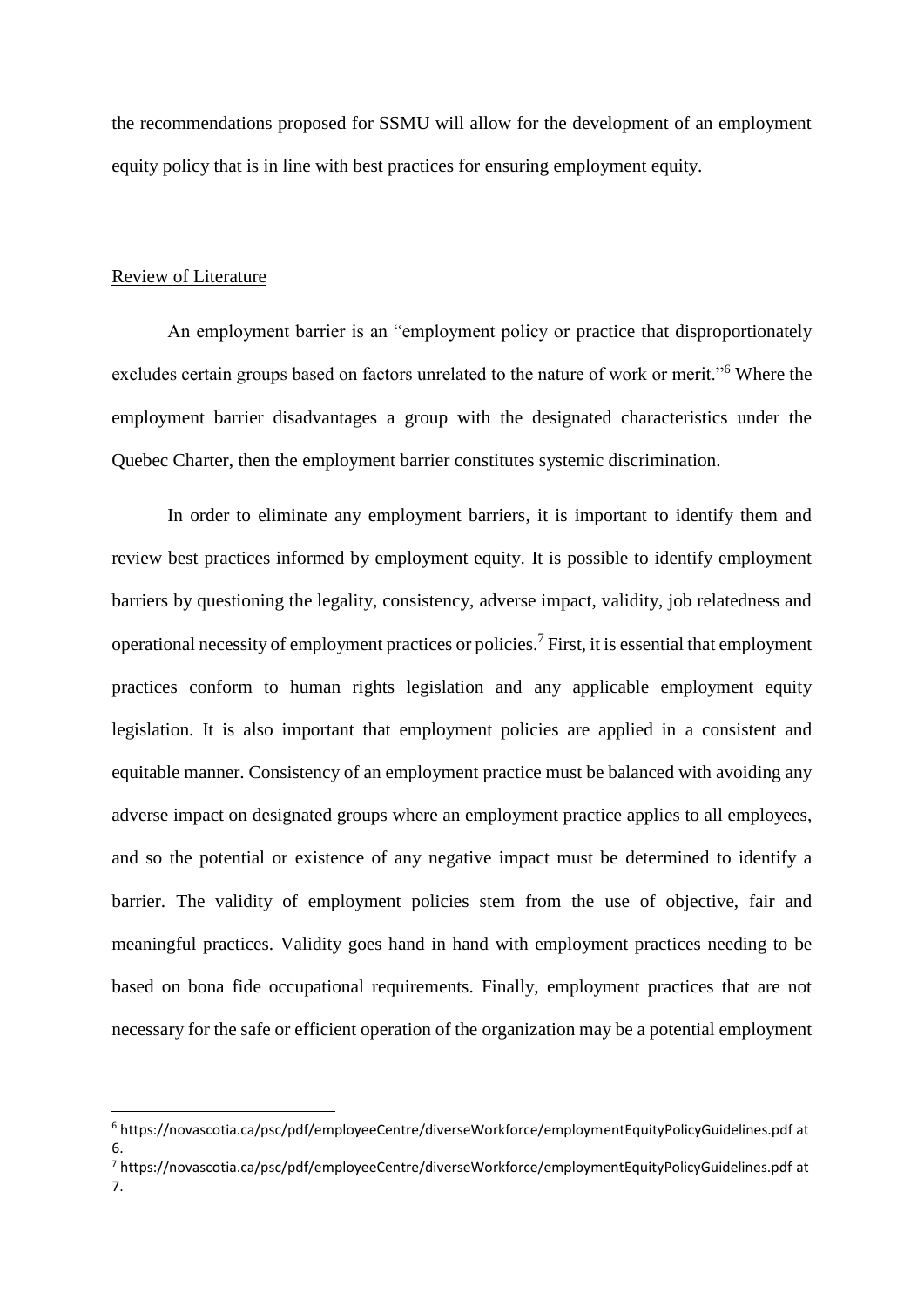barrier. The identification of barriers requires steps for the removal of these barriers and an awareness of appropriate plans and policies which do not create other barriers but instead facilitate employment equity.

#### *A. Training and Composition of the Hiring Committee*

One of the initial considerations of ensuring there is employment equity is to create a more informed hiring committee aware of systemic barriers and methods to remove them. Educating the hiring committee is an important part of improving employment equity as they have the greatest impact on how any employment equity policy is carried out in the hiring process.

It is recommended that it be mandatory for hiring committee members to receive training on how to recognize and combat implicit and explicit biases. <sup>8</sup> To raise awareness about unconscious bias, it would be helpful to ask hiring committee members to take an Implicit Association Test such as the ones found here: <https://implicit.harvard.edu/implicit/> to uncover implicit biases on a personal level that may need particular attention.<sup>9</sup> There would be no need to disclose the results of the tests, but information on combatting various implicit biases could be provided to everyone nonetheless. On an ongoing basis, it is helpful to identify biases, stereotypes and micro-aggressions of hiring committee members and support them in working through them. $10$ 

In training, it should be stressed that it is inappropriate to make "judgments on a person's character, experiences, or background based on details unrelated to job performance

<sup>8</sup> [http://www.chairs-chaires.gc.ca/program-programme/equity-equite/best\\_practices-pratiques\\_examplaires](http://www.chairs-chaires.gc.ca/program-programme/equity-equite/best_practices-pratiques_examplaires-eng.aspx)[eng.aspx](http://www.chairs-chaires.gc.ca/program-programme/equity-equite/best_practices-pratiques_examplaires-eng.aspx)

<sup>&</sup>lt;sup>9</sup> [https://diversity.berkeley.edu/sites/default/files/recruiting\\_a\\_more\\_diverse\\_workforce\\_uhs.pdf](https://diversity.berkeley.edu/sites/default/files/recruiting_a_more_diverse_workforce_uhs.pdf) at 12.

<sup>&</sup>lt;sup>10</sup> [http://www.chairs-chaires.gc.ca/program-programme/equity-equite/best\\_practices-pratiques\\_examplaires](http://www.chairs-chaires.gc.ca/program-programme/equity-equite/best_practices-pratiques_examplaires-eng.aspx)[eng.aspx](http://www.chairs-chaires.gc.ca/program-programme/equity-equite/best_practices-pratiques_examplaires-eng.aspx)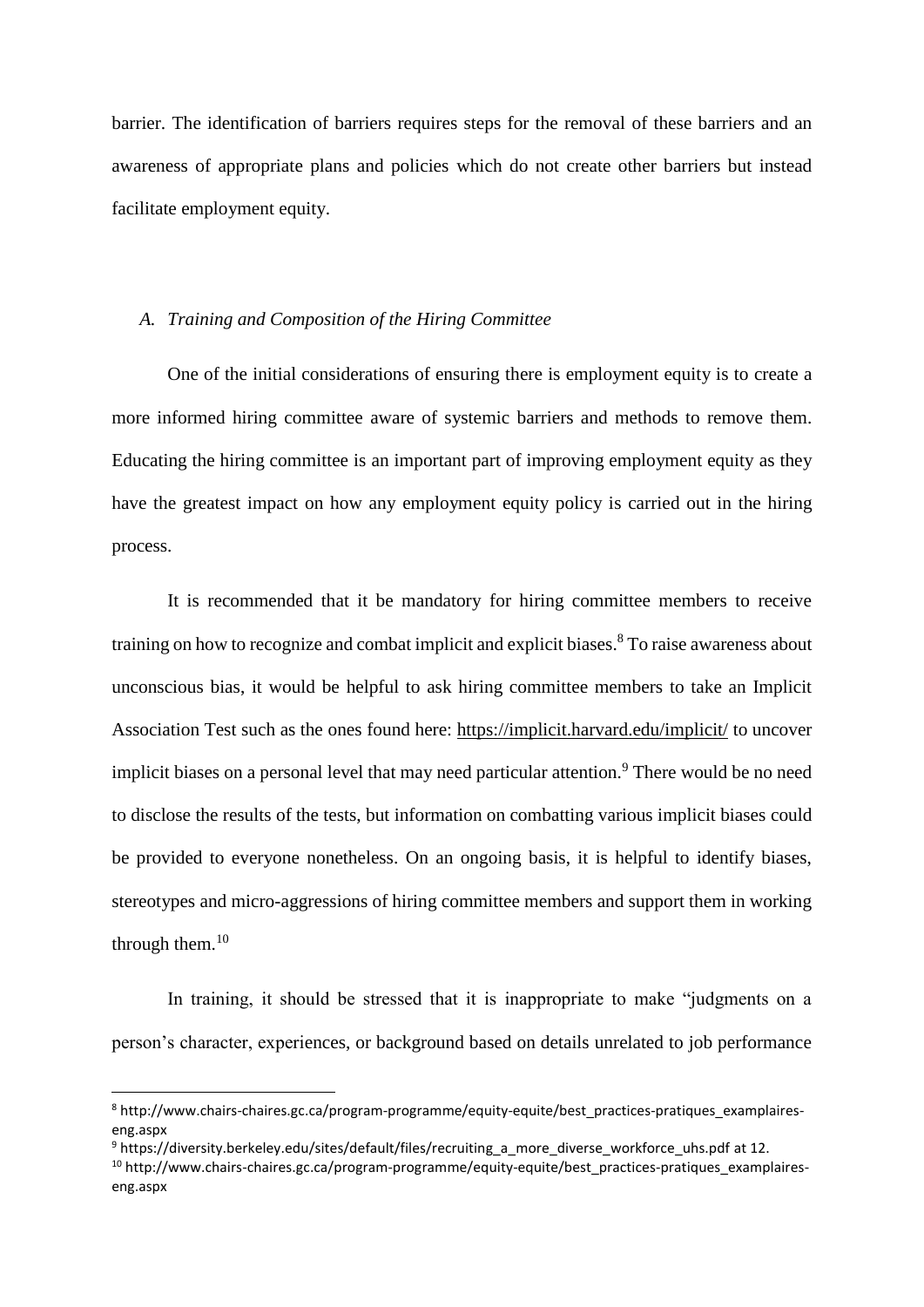and work ethic."<sup>11</sup> Broader equity training will also improve the hiring committee's ability to practice employment equity and so training could also include ally training, inclusive communications and workplaces, reconciliation, intercultural competence, accessibility and accommodations. 12

Being open about specific hiring goals can help in the hiring process where the demographics of current staff and demographics of the community are examined to determine any equity goals for the department.<sup>13</sup> After evaluating demographics, where increasing diversity is a goal, diversity has to be reflected in the hiring committee. It is ideal to ensure representation from designated groups on the hiring committee – which at the federal level are women, aboriginal peoples, visible minorities and persons with disabilities.<sup>14</sup> Where a candidate, who has been selected for an interview, has self-identified as a member of a designated group, it is best to also have a member of that designated group as part of the hiring committee.<sup>15</sup>

# *B. Developing the Job Post and Advertising the Position*

When thinking of hiring for a new position, it is best to identify the needs and goals of the organization which the position can meet.<sup>16</sup> This helps craft the selection criteria for the position to meet organizational needs. An essential consideration is that any listed requirements in the job posting must not create unnecessary barriers to candidates.<sup>17</sup> Further, the selection

 $\overline{a}$ 

<sup>&</sup>lt;sup>11</sup> https://diversity.berkeley.edu/sites/default/files/recruiting a more diverse workforce uhs.pdf at 12.

<sup>&</sup>lt;sup>12</sup> [http://www.chairs-chaires.gc.ca/program-programme/equity-equite/best\\_practices-pratiques\\_examplaires](http://www.chairs-chaires.gc.ca/program-programme/equity-equite/best_practices-pratiques_examplaires-eng.aspx)[eng.aspx](http://www.chairs-chaires.gc.ca/program-programme/equity-equite/best_practices-pratiques_examplaires-eng.aspx)

<sup>&</sup>lt;sup>13</sup> [https://diversity.berkeley.edu/sites/default/files/recruiting\\_a\\_more\\_diverse\\_workforce\\_uhs.pdf](https://diversity.berkeley.edu/sites/default/files/recruiting_a_more_diverse_workforce_uhs.pdf) at 12.

 $14$  [https://www.uwo.ca/equity/doc/fac\\_employ\\_equity\\_guide.pdf](https://www.uwo.ca/equity/doc/fac_employ_equity_guide.pdf) at 9.

<sup>15</sup> https://novascotia.ca/psc/pdf/employeeCentre/diverseWorkforce/employmentEquityPolicyGuidelines.pdf at 11

<sup>&</sup>lt;sup>16</sup> https://www.uleth.ca/sites/default/files/FacultyEquityHiringGuideOct07final\_web.pdf at 2.

<sup>&</sup>lt;sup>17</sup> [https://www.uwo.ca/equity/doc/fac\\_employ\\_equity\\_guide.pdf](https://www.uwo.ca/equity/doc/fac_employ_equity_guide.pdf) at 9.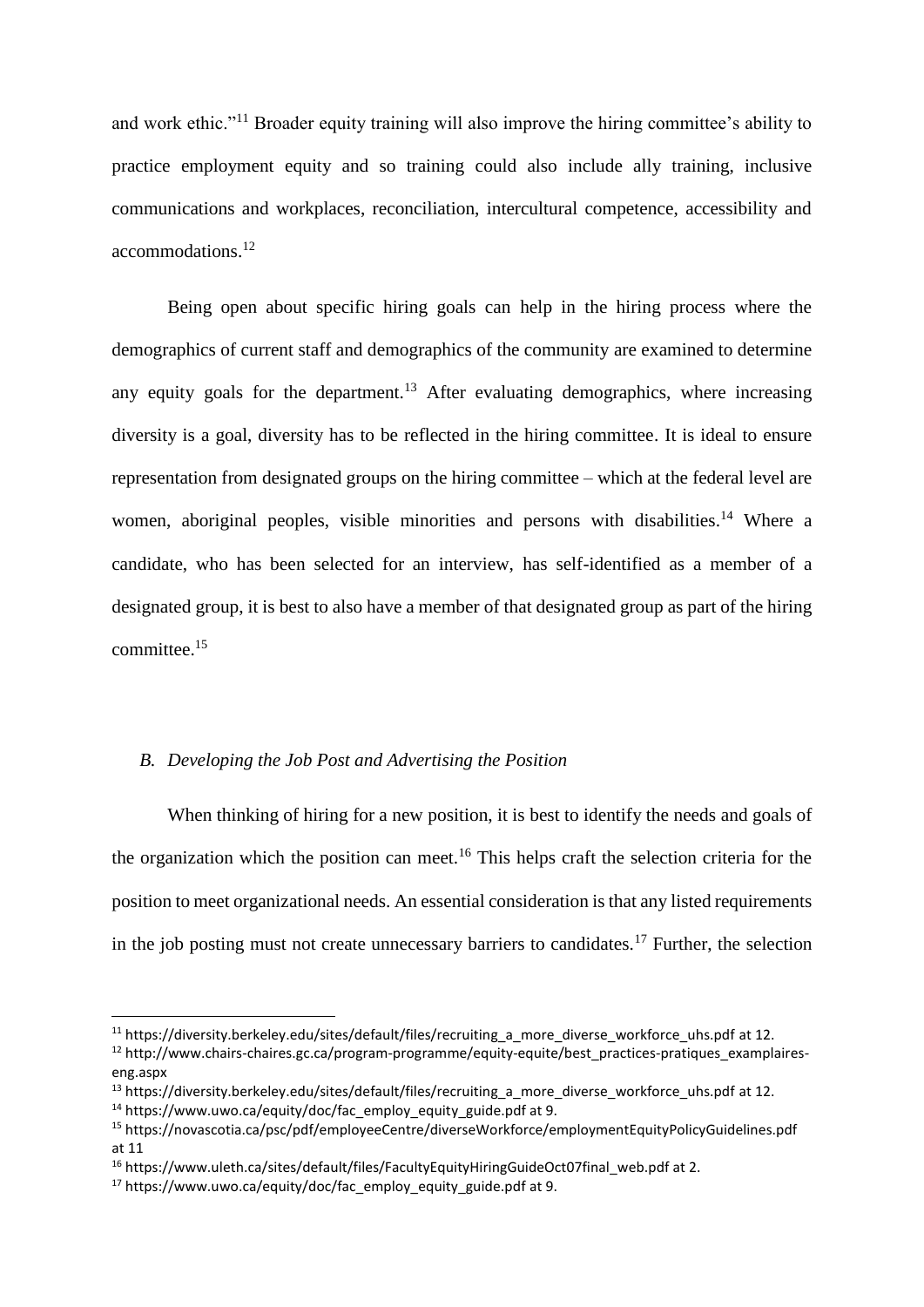criteria for the position should relate to the ability to perform the job, not personal preferences.<sup>18</sup>

Determining the essential qualifications without which a candidate would be unable to perform the job and optional qualifications which would be favourable to performing the job will help clearly define the position.<sup>19</sup> It may be helpful to designate a percentage of time for each task/responsibility to help determine which sets of skills are more important than others for the position.<sup>20</sup> When including optional qualifications, these 'nice-to-have' skills should be clearly demarcated from the 'must-have' skills so that an applicant who excels at the required skills is not discouraged from applying due to the belief that all skills in the description were essential. 21

In order to ensure that the largest number of qualified people can be considered, the skills listed should not be too general as this can exclude talented candidates with specific strengths. For example, the requirement of 'excellent communication skills' could "discourage applications from individuals who are outstanding in information and data processing, essential skills for the role, but less confident and competent socially."<sup>22</sup> Avoiding general skillsets is particularly helpful for neurodivergent candidates<sup>23</sup> but can benefit all candidates.

Clear and concise language in the job posting will be easier to understand for all candidates. Further, the job posting should use inclusive, unbiased, ungendered language.<sup>24</sup> For example, it is better to use "all genders" than to specify "women and men", and it is preferable

1

 $18$  [https://www.uwo.ca/equity/doc/fac\\_employ\\_equity\\_guide.pdf](https://www.uwo.ca/equity/doc/fac_employ_equity_guide.pdf) at 9.

<sup>&</sup>lt;sup>19</sup> https://www.uleth.ca/sites/default/files/FacultyEquityHiringGuideOct07final\_web.pdf at 4.

<sup>&</sup>lt;sup>20</sup> https://www.uleth.ca/sites/default/files/FacultyEquityHiringGuideOct07final\_web.pdf at 4.

<sup>&</sup>lt;sup>21</sup> https://www.cipd.co.uk/Images/neurodiversity-at-work 2018 tcm18-37852.pdf at 23

<sup>&</sup>lt;sup>22</sup> https://www.cipd.co.uk/Images/neurodiversity-at-work 2018 tcm18-37852.pdf at 23.

<sup>&</sup>lt;sup>23</sup> Neurodivergent: having cognitive functioning different from what is seen as 'normal' – e.g. people with autism, dyslexia, dyspraxia, or ADHD, read more[: https://www.cipd.co.uk/Images/neurodiversity-at](https://www.cipd.co.uk/Images/neurodiversity-at-work_2018_tcm18-37852.pdf)[work\\_2018\\_tcm18-37852.pdf](https://www.cipd.co.uk/Images/neurodiversity-at-work_2018_tcm18-37852.pdf) at 8.

<sup>&</sup>lt;sup>24</sup> [http://www.chairs-chaires.gc.ca/program-programme/equity-equite/best\\_practices](http://www.chairs-chaires.gc.ca/program-programme/equity-equite/best_practices-pratiques_examplaires-eng.aspx)[pratiques\\_examplaires-eng.aspx](http://www.chairs-chaires.gc.ca/program-programme/equity-equite/best_practices-pratiques_examplaires-eng.aspx)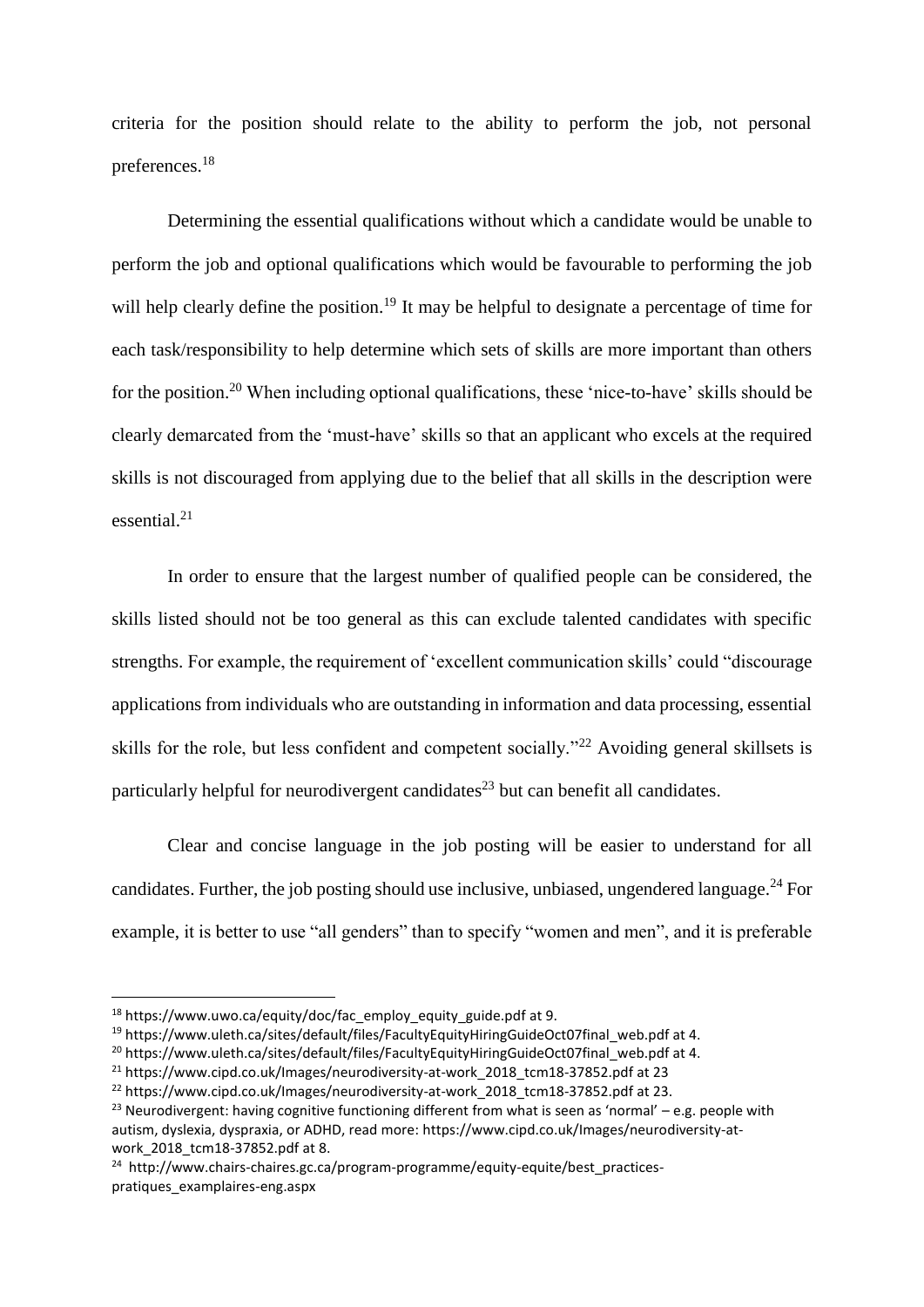to use the pronoun "them" instead of "him" and/or "her".<sup>25</sup> An important part of the inclusive message in a job posting is an equity commitment statement. This statement should encourage members of the organization's designated groups to apply, and it should also promote an organizational culture that values diversity and inclusion.<sup>26</sup>

The hiring committee should discuss specific ways of reaching members of the designated groups and attracting their applications.<sup>27</sup> It may require outreach to professional associations, advocacy groups and media outlets which serve the needs and interests of designated group members.<sup>28</sup> If possible, there should be a list of relevant contact associations representing designated groups to which the job posting is sent to encourage applications.<sup>29</sup>

# *C. Self-Identification of Candidates and Employees*

The self-identification of candidates and employees can provide valuable information on the equity goals an organization may seek to accomplish. At the application stage, candidates can be encouraged to self-identify in a number of ways such as on the application form, cover letter or on a resume.<sup>30</sup> It is also possible that a candidate may disclose a disability (especially invisible) during the interview, and this requires the interviewer to respond appropriately.<sup>31</sup> An interviewer should not ask further questions about the disability but may

1

<sup>&</sup>lt;sup>25</sup> [http://www.chairs-chaires.gc.ca/program-programme/equity-equite/best\\_practices-pratiques\\_examplaires](http://www.chairs-chaires.gc.ca/program-programme/equity-equite/best_practices-pratiques_examplaires-eng.aspx)[eng.aspx](http://www.chairs-chaires.gc.ca/program-programme/equity-equite/best_practices-pratiques_examplaires-eng.aspx)

<sup>26</sup> https://novascotia.ca/psc/pdf/employeeCentre/diverseWorkforce/employmentEquityPolicyGuidelines.pdf at 8.

<sup>&</sup>lt;sup>27</sup> [https://www.uwo.ca/equity/doc/fac\\_employ\\_equity\\_guide.pdf](https://www.uwo.ca/equity/doc/fac_employ_equity_guide.pdf) at 10.

 $28$  [https://www.uwo.ca/equity/doc/fac\\_employ\\_equity\\_guide.pdf](https://www.uwo.ca/equity/doc/fac_employ_equity_guide.pdf) at 10.

 $29$  [https://www.uwo.ca/equity/doc/fac\\_employ\\_equity\\_guide.pdf](https://www.uwo.ca/equity/doc/fac_employ_equity_guide.pdf) at 10.

<sup>30</sup> https://novascotia.ca/psc/pdf/employeeCentre/diverseWorkforce/employmentEquityPolicyGuidelines.pdf at 9.

<sup>&</sup>lt;sup>31</sup> [https://www.cipd.co.uk/Images/neurodiversity-at-work\\_2018\\_tcm18-37852.pdf](https://www.cipd.co.uk/Images/neurodiversity-at-work_2018_tcm18-37852.pdf) at 25.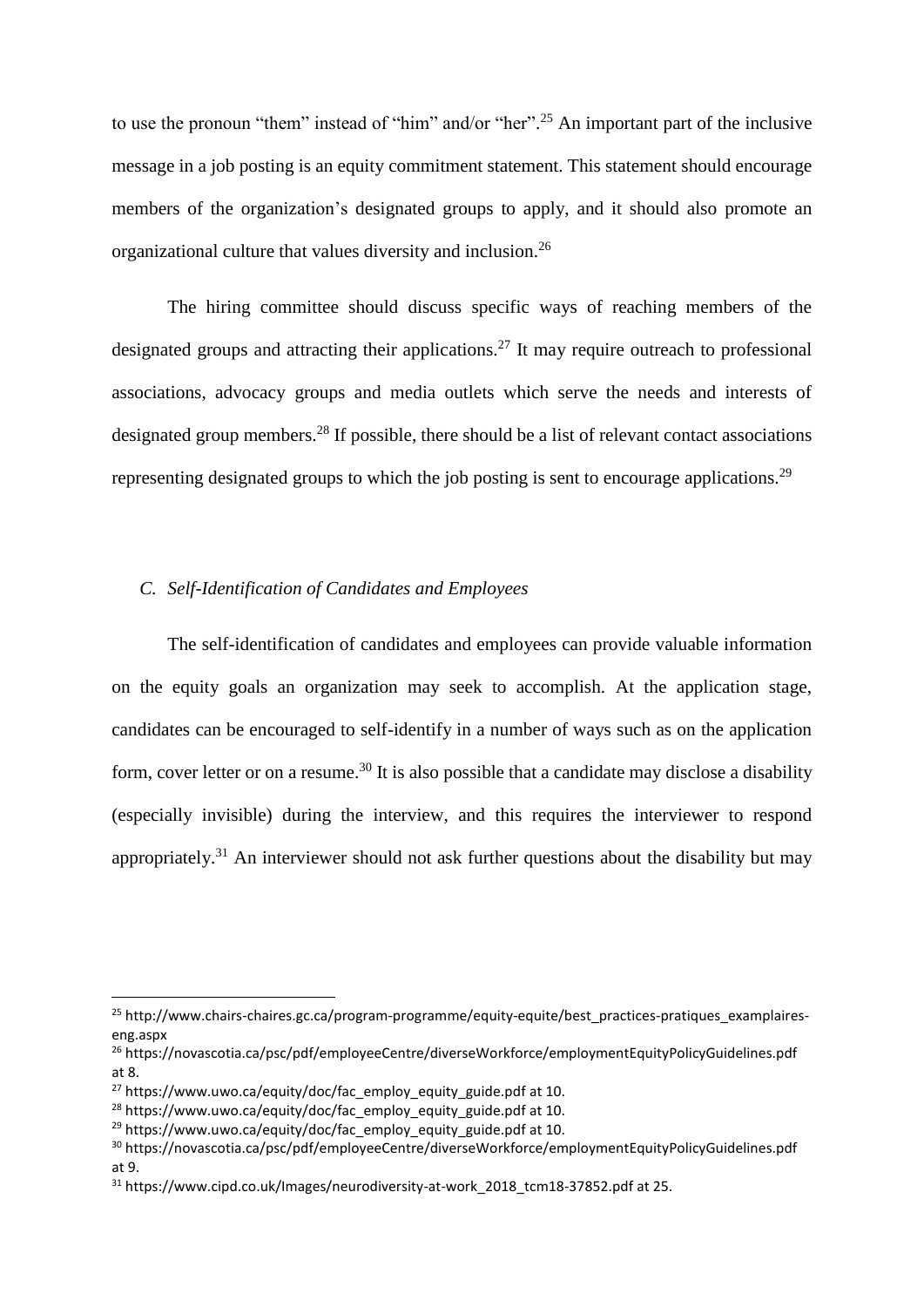ask if they need reasonable accommodation, all while taking precautions to not be negatively influenced by the information disclosed when making a hiring decision.<sup>32</sup>

To have a better understanding of the representation within the workforce, a selfidentification survey should be provided to all new employees and they should be encouraged to fill out the survey.<sup>33</sup> If asking a respondent to identify as a member of a designated group, the survey must provide a definition of each designated group.<sup>34</sup> Each question must provide inclusive responses and should have the option to not respond.<sup>35</sup>

In providing a self-identification survey, the organization must explain to the respondents the purpose of the survey, how the information gathered will be used, privacy concerns and considerations, and the importance of self-identification for a better understanding of equity representation.<sup>36</sup> Nonetheless, self-identification is a choice and the organization has to be respectful of the reasons why someone may choose not to self-identify.<sup>37</sup>

# *D. Reasonable Accommodation for Candidates and Employees*

Human Rights legislation, such as the Quebec *Charter of Human Rights and Freedoms*, provides that employers have a duty to accommodate by providing reasonable accommodation to allow employees to fully exercise their rights. Accommodation may involve "adapting a practice, or a general operating rule or granting an exemption to a person in facing

 $\overline{a}$ 

<sup>&</sup>lt;sup>32</sup> [https://www.cipd.co.uk/Images/neurodiversity-at-work\\_2018\\_tcm18-37852.pdf](https://www.cipd.co.uk/Images/neurodiversity-at-work_2018_tcm18-37852.pdf) at 25.

<sup>33</sup> [http://www.chairs-chaires.gc.ca/program-programme/equity-equite/best\\_practices-pratiques\\_examplaires](http://www.chairs-chaires.gc.ca/program-programme/equity-equite/best_practices-pratiques_examplaires-eng.aspx#i)[eng.aspx#i](http://www.chairs-chaires.gc.ca/program-programme/equity-equite/best_practices-pratiques_examplaires-eng.aspx#i)

<sup>34</sup> [http://www.chairs-chaires.gc.ca/program-programme/equity-equite/best\\_practices-pratiques\\_examplaires](http://www.chairs-chaires.gc.ca/program-programme/equity-equite/best_practices-pratiques_examplaires-eng.aspx#i)[eng.aspx#i](http://www.chairs-chaires.gc.ca/program-programme/equity-equite/best_practices-pratiques_examplaires-eng.aspx#i)

<sup>&</sup>lt;sup>35</sup> [http://www.chairs-chaires.gc.ca/program-programme/equity-equite/best\\_practices-pratiques\\_examplaires](http://www.chairs-chaires.gc.ca/program-programme/equity-equite/best_practices-pratiques_examplaires-eng.aspx#i)[eng.aspx#i](http://www.chairs-chaires.gc.ca/program-programme/equity-equite/best_practices-pratiques_examplaires-eng.aspx#i)

<sup>36</sup> [http://www.chairs-chaires.gc.ca/program-programme/equity-equite/best\\_practices-pratiques\\_examplaires](http://www.chairs-chaires.gc.ca/program-programme/equity-equite/best_practices-pratiques_examplaires-eng.aspx#i)[eng.aspx#i](http://www.chairs-chaires.gc.ca/program-programme/equity-equite/best_practices-pratiques_examplaires-eng.aspx#i)

<sup>&</sup>lt;sup>37</sup> [http://www.chairs-chaires.gc.ca/program-programme/equity-equite/best\\_practices-pratiques\\_examplaires](http://www.chairs-chaires.gc.ca/program-programme/equity-equite/best_practices-pratiques_examplaires-eng.aspx#i)[eng.aspx#i](http://www.chairs-chaires.gc.ca/program-programme/equity-equite/best_practices-pratiques_examplaires-eng.aspx#i)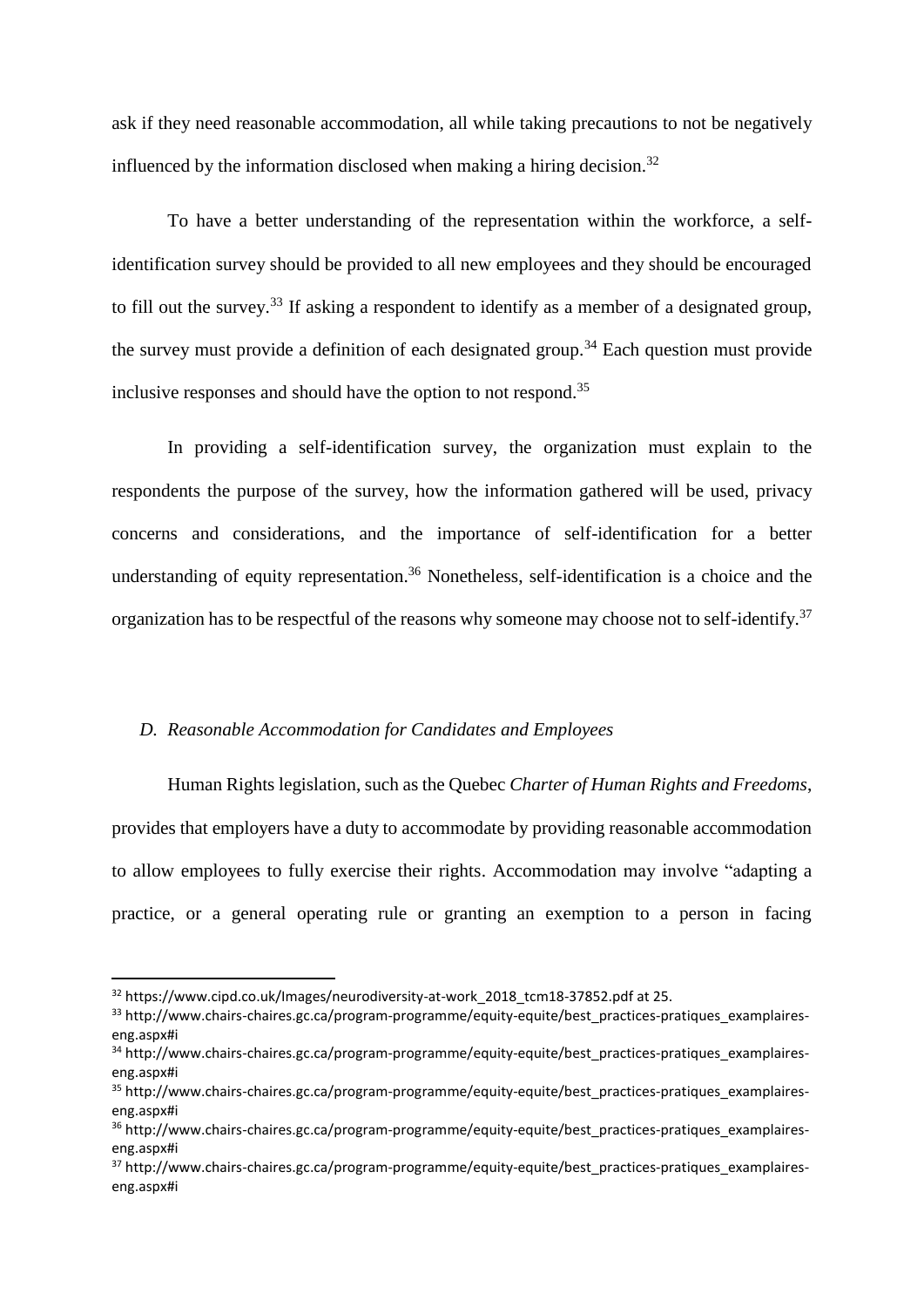discrimination." <sup>38</sup> Reasonable accommodation provides for a duty to accommodate unless it would impose undue hardship on the employer.<sup>39</sup> Nonetheless, "undue" implies that some hardship is acceptable but the analysis of undue hardship has to consider several factors such as safety, financial cost, employee morale, operational requirements and any impact on collective agreements. 40

Providing accommodation in the selection process sets the tone for an organization that is willing and prepared to fulfil its duty to accommodate its employees. First, it is important that all interviews be held in accessible locations.<sup>41</sup> All candidates selected for an interview should be asked if they need any accommodations for a successful interview when they are contacted for the interview.<sup>42</sup>

While it is important that the organization state that it can provide reasonable accommodation, candidates should not be asked during an interview whether they need any accommodations to fulfil the requirements of the position.<sup>43</sup> It is best that accommodations only be discussed in an interview if they are raised by the candidate.<sup>44</sup> After a candidate is offered employment, then the successful candidate may be asked whether they need any accommodations to fulfil their duties.<sup>45</sup>

1

<sup>38</sup> [http://www.cdpdj.qc.ca/en/droits-de-la-personne/responsabilites](http://www.cdpdj.qc.ca/en/droits-de-la-personne/responsabilites-employeurs/Pages/accommodement.aspx)[employeurs/Pages/accommodement.aspx](http://www.cdpdj.qc.ca/en/droits-de-la-personne/responsabilites-employeurs/Pages/accommodement.aspx)

<sup>39</sup> https://novascotia.ca/psc/pdf/employeeCentre/diverseWorkforce/employmentEquityPolicyGuidelines.pdf at 11.

<sup>40</sup> https://novascotia.ca/psc/pdf/employeeCentre/diverseWorkforce/employmentEquityPolicyGuidelines.pdf at 11.

<sup>&</sup>lt;sup>41</sup> [https://www.uwo.ca/equity/doc/fac\\_employ\\_equity\\_guide.pdf](https://www.uwo.ca/equity/doc/fac_employ_equity_guide.pdf) at 13.

<sup>42</sup> https://novascotia.ca/psc/pdf/employeeCentre/diverseWorkforce/employmentEquityPolicyGuidelines.pdf at 12.

<sup>43</sup> https://novascotia.ca/psc/pdf/employeeCentre/diverseWorkforce/employmentEquityPolicyGuidelines.pdf at 12.

<sup>44</sup> https://novascotia.ca/psc/pdf/employeeCentre/diverseWorkforce/employmentEquityPolicyGuidelines.pdf at 12.

<sup>45</sup> https://novascotia.ca/psc/pdf/employeeCentre/diverseWorkforce/employmentEquityPolicyGuidelines.pdf at 12.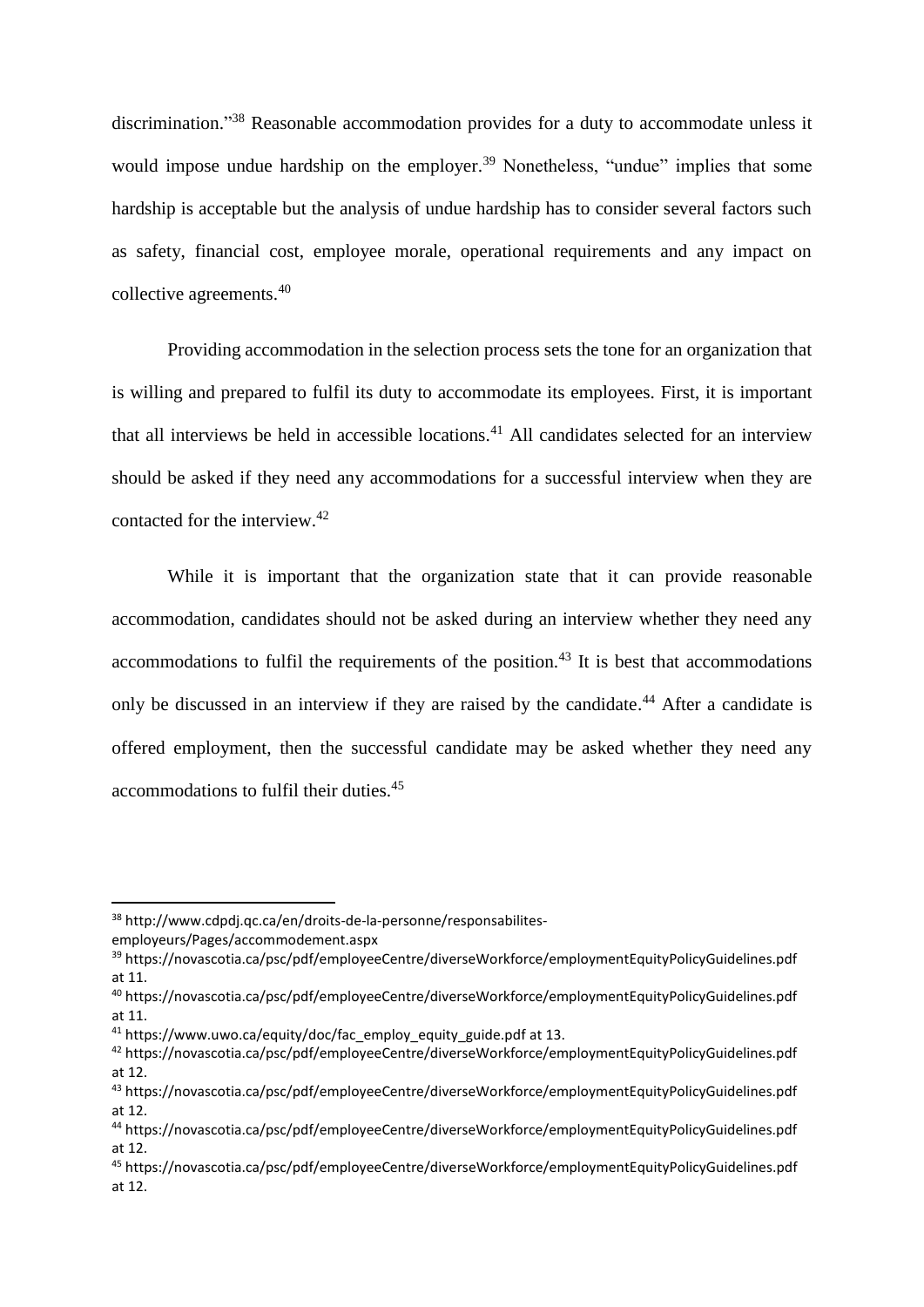While providing an environment where individuals feel safe to disclose their needs for accommodation is essential, providing adjustments to persons who may not disclose or recognize their own disability can make a big difference.<sup>46</sup> For example, providing interview questions to a candidate in advance can allow a candidate to prepare in a less stressful manner or providing agenda organizers to employees may assist with time management and prioritization.<sup>47</sup>

#### *E. Preparing for the Interview Process*

Selection of the candidates to be interviewed must be based on the principles of merit, fairness and equity.<sup>48</sup> It is necessary to remain conscious of the real needs of the position. The job applicants who meet or exceed the minimum job qualifications are to be considered for the short-list for a job interview.<sup>49</sup> Where candidates self-identify, if no members of the designated groups are selected for the interview, take the time to consider why.<sup>50</sup> If possible, revisit the job posting and advertising methods and attempt to get a more diverse group of qualified candidates apply for the position.

It is essential to avoid bias as much as possible in the interview process so that the interview can focus on how much the candidate meets the bona fide requirements of the position.<sup>51</sup> Hiring managers need to plan ahead that they can have sufficient time to prepare for the interview, accommodate the candidate and debrief. Research shows that when people slow down, they are less likely to rely on bias and more likely to make more equitable hiring

<sup>46</sup> [https://www.cipd.co.uk/Images/neurodiversity-at-work\\_2018\\_tcm18-37852.pdf](https://www.cipd.co.uk/Images/neurodiversity-at-work_2018_tcm18-37852.pdf) at 28.

<sup>&</sup>lt;sup>47</sup> https://www.cipd.co.uk/Images/neurodiversity-at-work 2018 tcm18-37852.pdf at 28.

<sup>48</sup> https://novascotia.ca/psc/pdf/employeeCentre/diverseWorkforce/employmentEquityPolicyGuidelines.pdf at 14.

<sup>49</sup> [http://www.hrcouncil.ca/hr-toolkit/right-people-selection.cfm#\\_secA1](http://www.hrcouncil.ca/hr-toolkit/right-people-selection.cfm#_secA1)

 $50$  [https://www.uwo.ca/equity/doc/fac\\_employ\\_equity\\_guide.pdf](https://www.uwo.ca/equity/doc/fac_employ_equity_guide.pdf) at 11.

 $51$  [https://www.uwo.ca/equity/doc/fac\\_employ\\_equity\\_guide.pdf](https://www.uwo.ca/equity/doc/fac_employ_equity_guide.pdf) at 12.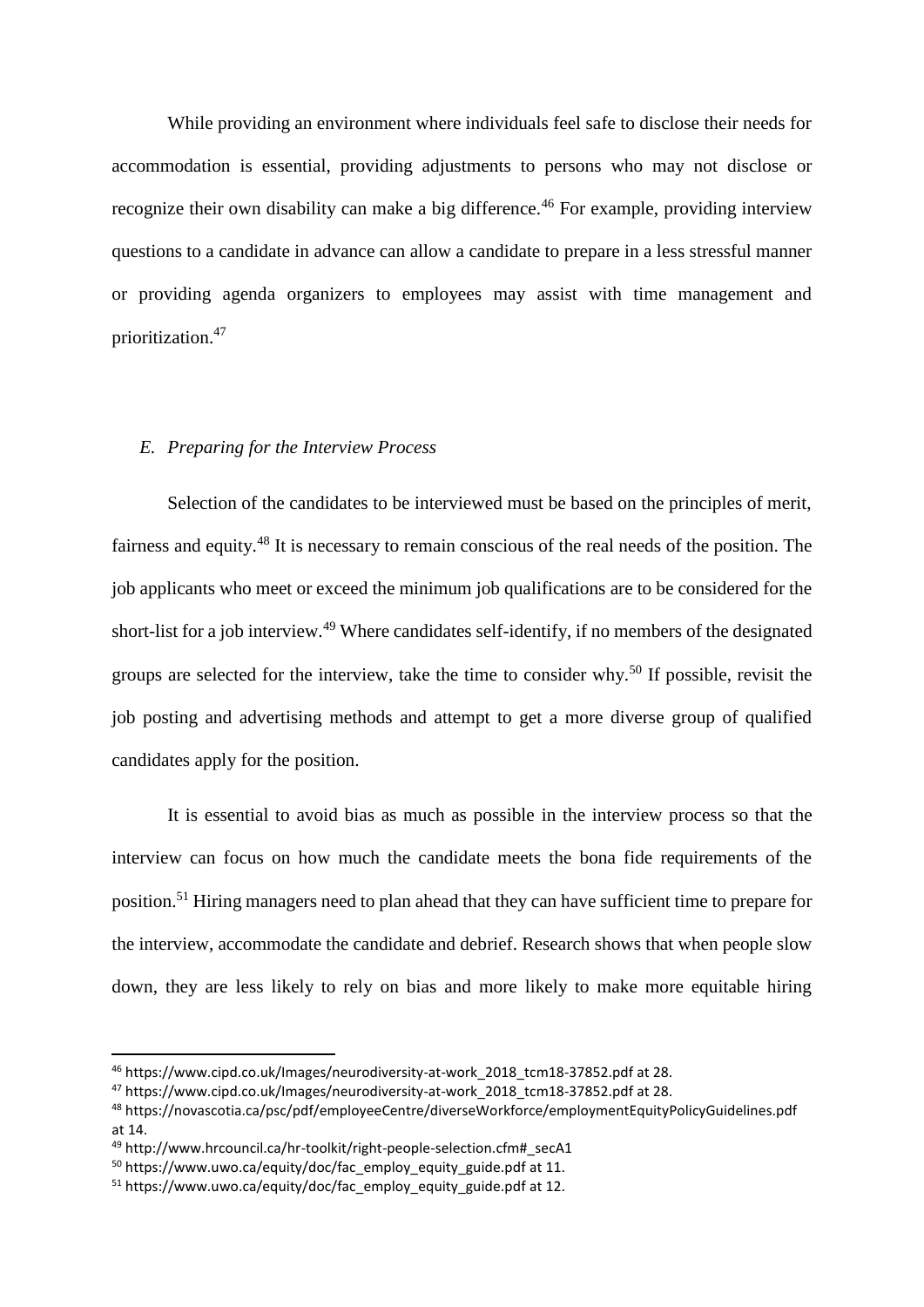decisions. <sup>52</sup> Hiring committee members should schedule at least 15 minutes between each interview to be able to fully debrief and avoid bias.<sup>53</sup>

Preparing the candidate in advance may allow for better performance from candidates with varying abilities. In advance, the candidate should be told how long the interview will be, who the panel members will be and the types of questions that will be asked.<sup>54</sup>

A variety of evaluation formats may provide a more accurate assessment of a candidate's qualifications simply because candidates may differ in communication and presentation styles.<sup>55</sup> When using various evaluation methods, it has to be determined which criteria are being tested by each method and to then rate each candidate according to how they meet the requirements.<sup>56</sup> If possible, using a work placement visit as an alternative evaluation format to a formal interview can allow candidates to understand the job context and better showcase their capabilities, particularly for neurodivergent candidates.<sup>57</sup>

When using an interview format, evidence suggests that a structured interview approach with questions that focus on the essential duties of the job, as well as the organization's goals and missions, provides the best interview results.<sup>58</sup> Where using the structured interview format, one of the manners to avoid biases is to prepare a series of set questions, which all candidates are to be asked, and which are equitable and relate directly to the job requirements.<sup>59</sup>

<sup>52</sup> <https://www.cityofmadison.com/employeenet/documents/human-resources/RESJequitableHiringTool.pdf> at 7.

<sup>53</sup> <https://www.cityofmadison.com/employeenet/documents/human-resources/RESJequitableHiringTool.pdf> at 7.

<sup>54</sup> [http://www.chairs-chaires.gc.ca/program-programme/equity-equite/best\\_practices-pratiques\\_examplaires](http://www.chairs-chaires.gc.ca/program-programme/equity-equite/best_practices-pratiques_examplaires-eng.aspx)[eng.aspx](http://www.chairs-chaires.gc.ca/program-programme/equity-equite/best_practices-pratiques_examplaires-eng.aspx)

<sup>55</sup> [https://www.uleth.ca/sites/default/files/FacultyEquityHiringGuideOct07final\\_web.pdf](https://www.uleth.ca/sites/default/files/FacultyEquityHiringGuideOct07final_web.pdf) at 5.

<sup>&</sup>lt;sup>56</sup> [https://www.uleth.ca/sites/default/files/FacultyEquityHiringGuideOct07final\\_web.pdf](https://www.uleth.ca/sites/default/files/FacultyEquityHiringGuideOct07final_web.pdf) at 5.

<sup>57</sup> <https://www.linkedin.com/pulse/how-can-employers-meet-challenge-interview-setting-supporting-kirby/> <sup>58</sup> [https://www.linnbenton.edu/faculty-and-staff/college-services/human-resources/recruitment-and-](https://www.linnbenton.edu/faculty-and-staff/college-services/human-resources/recruitment-and-hiring/recruitment-and-hiring-guidelines-for-contracted-positions.php#Types)

[hiring/recruitment-and-hiring-guidelines-for-contracted-positions.php#Types](https://www.linnbenton.edu/faculty-and-staff/college-services/human-resources/recruitment-and-hiring/recruitment-and-hiring-guidelines-for-contracted-positions.php#Types)

 $59$  [https://www.uwo.ca/equity/doc/fac\\_employ\\_equity\\_guide.pdf](https://www.uwo.ca/equity/doc/fac_employ_equity_guide.pdf) at 12.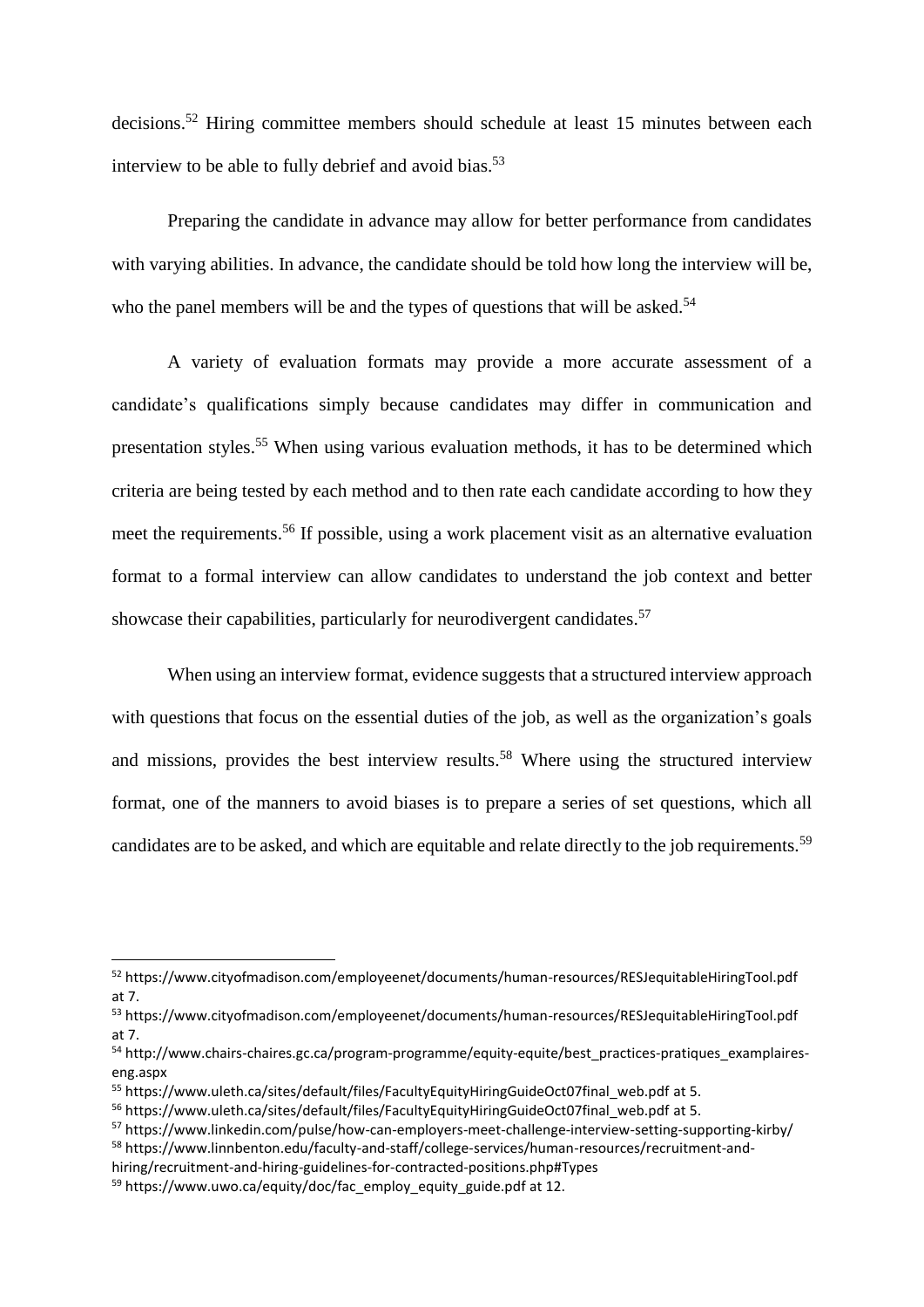It is suggested that these set questions do not rule out individualized follow-up questions as long as the need to provide equitable experiences for all is respected. $60$ 

The questions asked should be tied to the essential duties of the job which can help candidates understand the reality of the position while also allowing the candidates to provide more informative responses that enhance the dialogue between the candidate and hiring committee.<sup>61</sup> The questions asked should also be clearly defined and measurable, targeting responses about the knowledge, skills and abilities required to successfully carry out the essential duties of the position.<sup>62</sup> The hiring committee should also create an answer guide showing the desired answers and the corresponding marking scheme before the interviews.<sup>63</sup> This will allow the interviewer to rely on more objective considerations as during the interview, the interviewer can record and score the candidate's answers against the answer guide.<sup>64</sup>

Where using behaviour-based questions, these questions may focus on job-related experience, but candidates should be encouraged to offer hypothetical responses when they may not have certain experience in a particular area.<sup>65</sup> The questions should be open-ended to allow the candidate to elaborate on their experiences when responding.<sup>66</sup>

Questions that require any self-identifying information that is protected by human rights legislation such as questions about race, religious beliefs., sexual orientation, national or

**.** 

<sup>62</sup> [https://www.linnbenton.edu/faculty-and-staff/college-services/human-resources/recruitment-and](https://www.linnbenton.edu/faculty-and-staff/college-services/human-resources/recruitment-and-hiring/recruitment-and-hiring-guidelines-for-contracted-positions.php#Types)[hiring/recruitment-and-hiring-guidelines-for-contracted-positions.php#Types](https://www.linnbenton.edu/faculty-and-staff/college-services/human-resources/recruitment-and-hiring/recruitment-and-hiring-guidelines-for-contracted-positions.php#Types)

<sup>60</sup> [https://www.linnbenton.edu/faculty-and-staff/college-services/human-resources/recruitment-and](https://www.linnbenton.edu/faculty-and-staff/college-services/human-resources/recruitment-and-hiring/recruitment-and-hiring-guidelines-for-contracted-positions.php#Types)[hiring/recruitment-and-hiring-guidelines-for-contracted-positions.php#Types](https://www.linnbenton.edu/faculty-and-staff/college-services/human-resources/recruitment-and-hiring/recruitment-and-hiring-guidelines-for-contracted-positions.php#Types)

<sup>61</sup> [https://www.linnbenton.edu/faculty-and-staff/college-services/human-resources/recruitment-and](https://www.linnbenton.edu/faculty-and-staff/college-services/human-resources/recruitment-and-hiring/recruitment-and-hiring-guidelines-for-contracted-positions.php#Types)[hiring/recruitment-and-hiring-guidelines-for-contracted-positions.php#Types](https://www.linnbenton.edu/faculty-and-staff/college-services/human-resources/recruitment-and-hiring/recruitment-and-hiring-guidelines-for-contracted-positions.php#Types)

<sup>63</sup> [http://www.ohrc.on.ca/en/iv-human-rights-issues-all-stages-employment/5-interviewing-and-making](http://www.ohrc.on.ca/en/iv-human-rights-issues-all-stages-employment/5-interviewing-and-making-hiring-decisions)[hiring-decisions](http://www.ohrc.on.ca/en/iv-human-rights-issues-all-stages-employment/5-interviewing-and-making-hiring-decisions)

<sup>64</sup> [http://www.ohrc.on.ca/en/iv-human-rights-issues-all-stages-employment/5-interviewing-and-making](http://www.ohrc.on.ca/en/iv-human-rights-issues-all-stages-employment/5-interviewing-and-making-hiring-decisions)[hiring-decisions](http://www.ohrc.on.ca/en/iv-human-rights-issues-all-stages-employment/5-interviewing-and-making-hiring-decisions)

<sup>65</sup> [https://www.linnbenton.edu/faculty-and-staff/college-services/human-resources/recruitment-and](https://www.linnbenton.edu/faculty-and-staff/college-services/human-resources/recruitment-and-hiring/recruitment-and-hiring-guidelines-for-contracted-positions.php#Types)[hiring/recruitment-and-hiring-guidelines-for-contracted-positions.php#Types](https://www.linnbenton.edu/faculty-and-staff/college-services/human-resources/recruitment-and-hiring/recruitment-and-hiring-guidelines-for-contracted-positions.php#Types)

<sup>66</sup> [https://www.linnbenton.edu/faculty-and-staff/college-services/human-resources/recruitment-and](https://www.linnbenton.edu/faculty-and-staff/college-services/human-resources/recruitment-and-hiring/recruitment-and-hiring-guidelines-for-contracted-positions.php#Types)[hiring/recruitment-and-hiring-guidelines-for-contracted-positions.php#Types](https://www.linnbenton.edu/faculty-and-staff/college-services/human-resources/recruitment-and-hiring/recruitment-and-hiring-guidelines-for-contracted-positions.php#Types)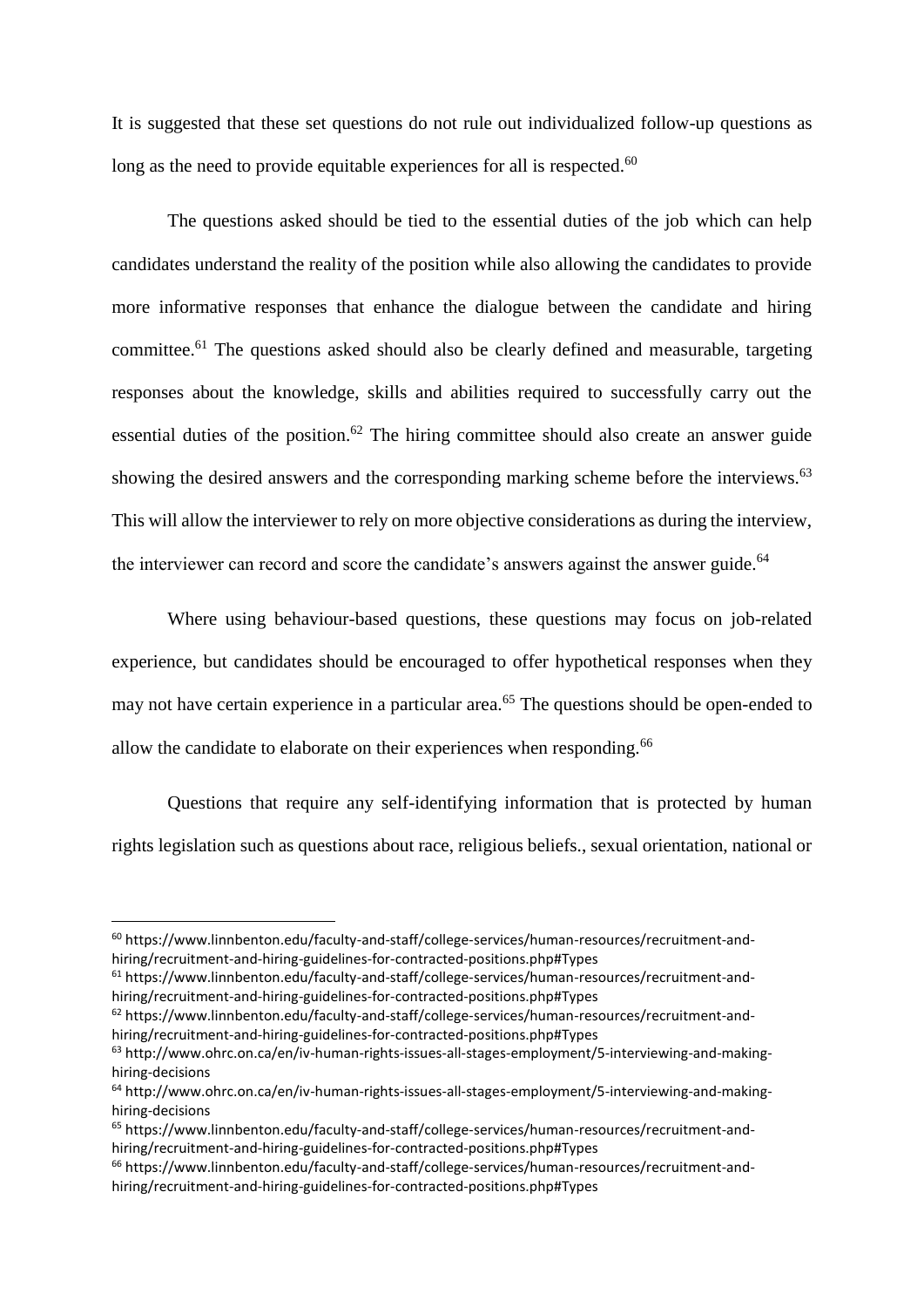ethnic origin, or physical or mental disability, should be avoided, unless it is based on a bona fide occupational requirement.<sup>67</sup> Consideration should be made to how questions may be perceived from candidates from different cultures, perspectives and experiences so that questions and anticipated responses are not just from the dominant culture perspective.<sup>68</sup>

To be more accommodating to neurodivergent candidates, there are other methods of modifying the interview process which once again benefit all candidates. First, candidates should be made aware in advance that they can come with someone as needed.<sup>69</sup> Candidates should also be told that they are allowed to bring notes in the interview session or to take notes during the interview as needed so that there will be less pressure on memorizing materials.<sup>70</sup> In creating questions, avoid preparing hypothetical or situational questions and instead replace them with explicit questions targeted at eliciting similar information.<sup>71</sup>

#### *F. During the Interview Process*

 $\overline{a}$ 

All candidates should have the opportunity to answer all questions. Where necessary, follow-up questions should be posed to allow for enough information to be gathered to make an evaluation.<sup>72</sup> Also, where questions are not answered appropriately, questions should be rephrased to elicit an appropriate response.<sup>73</sup> During the interview, the interviewer should give the candidate sufficient time to answer each question without interrupting.<sup>74</sup>

<sup>&</sup>lt;sup>67</sup> [https://www.uleth.ca/sites/default/files/FacultyEquityHiringGuideOct07final\\_web.pdf](https://www.uleth.ca/sites/default/files/FacultyEquityHiringGuideOct07final_web.pdf) at 7.

<sup>68</sup> [https://www.linnbenton.edu/faculty-and-staff/college-services/human-resources/recruitment-and](https://www.linnbenton.edu/faculty-and-staff/college-services/human-resources/recruitment-and-hiring/recruitment-and-hiring-guidelines-for-contracted-positions.php#Types)[hiring/recruitment-and-hiring-guidelines-for-contracted-positions.php#Types](https://www.linnbenton.edu/faculty-and-staff/college-services/human-resources/recruitment-and-hiring/recruitment-and-hiring-guidelines-for-contracted-positions.php#Types)

<sup>69</sup> <https://www.autismandneurodiversitytoolkit.org/interview-settings>

<sup>70</sup> <https://www.linkedin.com/pulse/how-can-employers-meet-challenge-interview-setting-supporting-kirby/>

 $71$  <https://www.autismandneurodiversitytoolkit.org/interview-settings>

<sup>72</sup> [https://www.uleth.ca/sites/default/files/FacultyEquityHiringGuideOct07final\\_web.pdf](https://www.uleth.ca/sites/default/files/FacultyEquityHiringGuideOct07final_web.pdf) at 6.

<sup>&</sup>lt;sup>73</sup> [https://www.uleth.ca/sites/default/files/FacultyEquityHiringGuideOct07final\\_web.pdf](https://www.uleth.ca/sites/default/files/FacultyEquityHiringGuideOct07final_web.pdf) at 6.

 $74$  [https://www.uwo.ca/equity/doc/fac\\_employ\\_equity\\_guide.pdf](https://www.uwo.ca/equity/doc/fac_employ_equity_guide.pdf) at 12.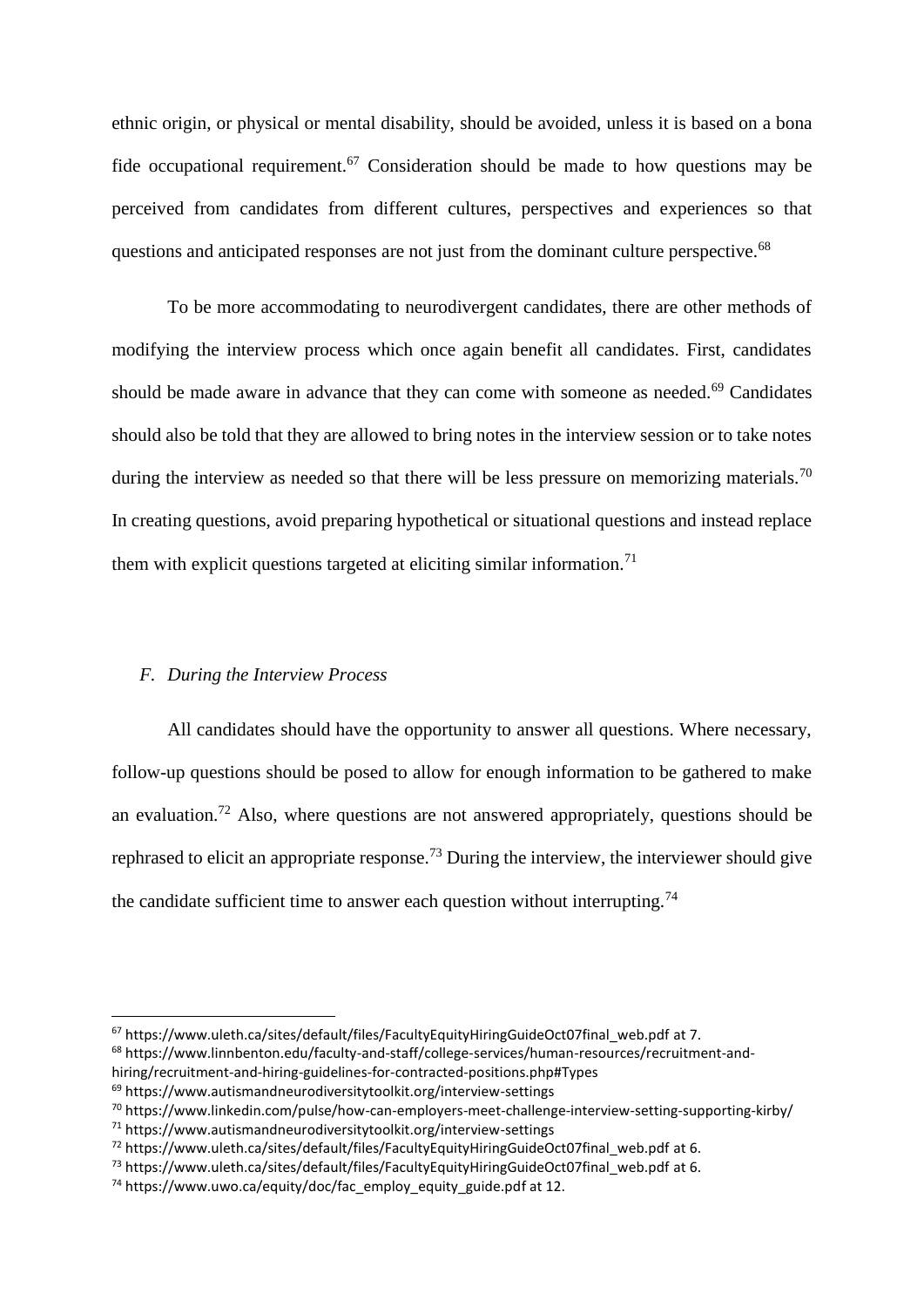Consistency is very important in the interview process. It is best to keep the order of the questions and the person who asks the questions the same as these variables can affect the candidate's response.<sup>75</sup> Each member of the hiring committee should independently note the responses of each candidate in order to debrief later with the entire committee.<sup>76</sup> This will require each hiring committee member to actively note a candidate's suitability for the job with informed and targeted observations rather than having to rely on emotion and conjecture for post-interview evaluations.

With special consideration of neurodivergent candidates, there are additional practices than can create a more equitable interview experience. It is best if interviewers wear name badges or have name cards clearly visible as well as introduce themselves and their roles.<sup>77</sup> At the beginning of an interview, it can help a person who is feeling anxious to be provided with water or explicitly being told they can have some water at any time during the interview.<sup>78</sup> Further, it is best to avoid having multiple interviewers asking questions rapidly as this can increase stress and anxiety and make the questions more difficult to follow particularly for neurodivergent candidates. 79

# *G. Post-Interview Evaluations*

**.** 

When evaluating interviewed candidates, it is essential to avoid implicit bias that may come from inconsistent and biased assessments. Responses provided by a candidate in an interview should be scored against pre-set criteria based on the essential job requirements.<sup>80</sup>

<sup>&</sup>lt;sup>75</sup> [https://www.uleth.ca/sites/default/files/FacultyEquityHiringGuideOct07final\\_web.pdf](https://www.uleth.ca/sites/default/files/FacultyEquityHiringGuideOct07final_web.pdf) at 6.

<sup>&</sup>lt;sup>76</sup> [https://www.uwo.ca/equity/doc/fac\\_employ\\_equity\\_guide.pdf](https://www.uwo.ca/equity/doc/fac_employ_equity_guide.pdf) at 12.

<sup>77</sup> <https://www.linkedin.com/pulse/how-can-employers-meet-challenge-interview-setting-supporting-kirby/>

<sup>78</sup> <https://www.linkedin.com/pulse/how-can-employers-meet-challenge-interview-setting-supporting-kirby/> <sup>79</sup> [https://www.cipd.co.uk/Images/neurodiversity-at-work\\_2018\\_tcm18-37852.pdf](https://www.cipd.co.uk/Images/neurodiversity-at-work_2018_tcm18-37852.pdf) at 26.

<sup>80</sup> [http://www.ohrc.on.ca/en/iv-human-rights-issues-all-stages-employment/5-interviewing-and-making](http://www.ohrc.on.ca/en/iv-human-rights-issues-all-stages-employment/5-interviewing-and-making-hiring-decisions)[hiring-decisions](http://www.ohrc.on.ca/en/iv-human-rights-issues-all-stages-employment/5-interviewing-and-making-hiring-decisions)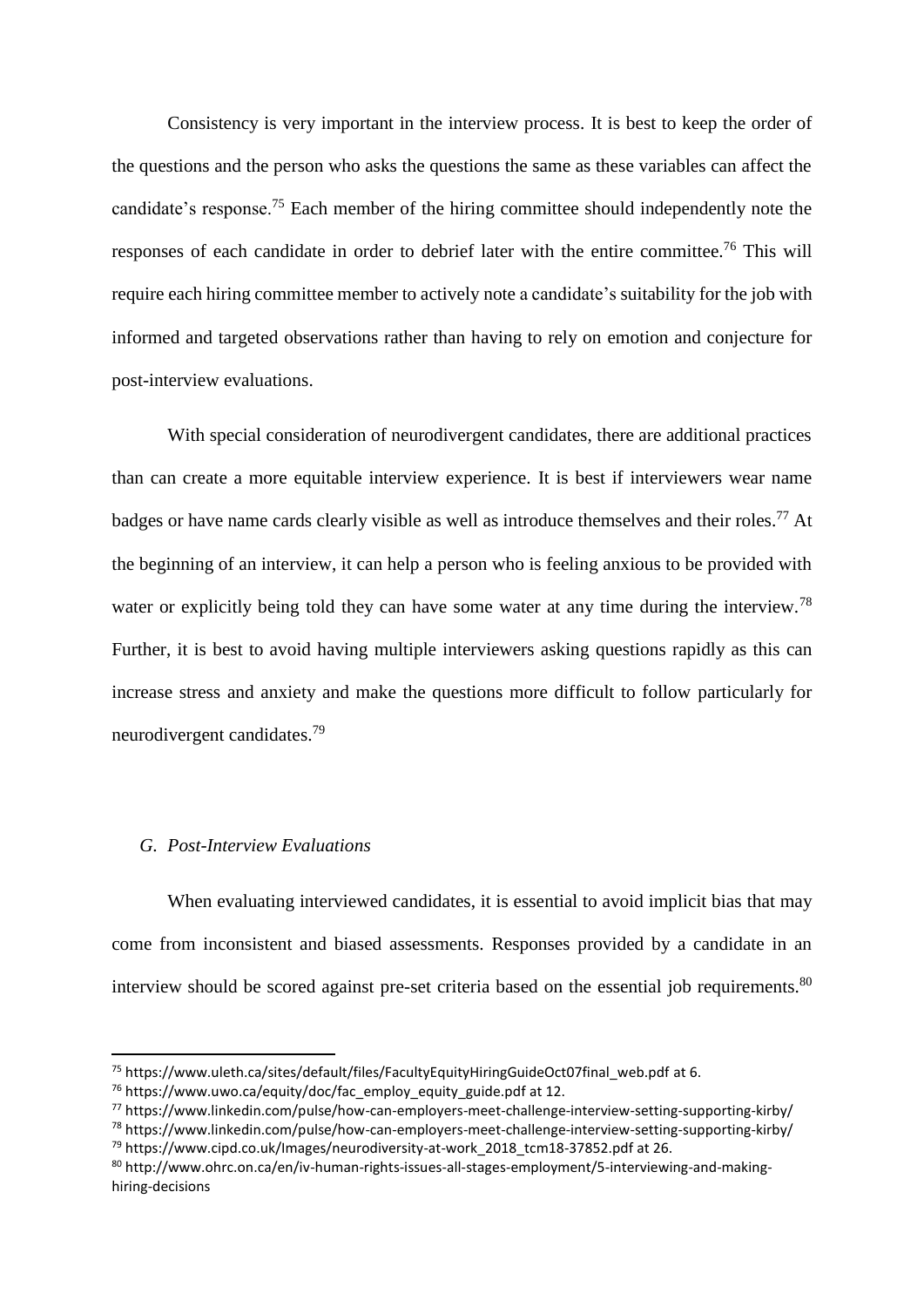This will avoid the biases from any inconsistent weighting by hiring committee members or evaluations based on "fit".<sup>81</sup> In selecting a candidate to be offered the position, there has to be adequate documentation showing the non-discriminatory reasons for hiring or not hiring each candidate interviewed.<sup>82</sup> The discussions for selecting candidates should therefore address any unconscious or biased assessments of candidates or any assumptions of merit, based on unstated criteria or subjective standards, to ensure that biases, stereotypes and assumptions do not interfere with assessing a candidate's competence for the position.<sup>83</sup>

Evaluating answers of a candidate from a 'first impression' and neglecting to engage in follow-up questions when not given an appropriate answer initially can result in bias. $84$ Therefore, when noting or rating responses from a candidate, it is important to consider what the job will be and whether or not the essential duties of the job include eloquent and immediate communication.<sup>85</sup>

It is important to be sensitive to cultural differences which may exist between the interviewer and the candidate such as response styles, language styles and non-verbal differences. In many indigenous cultures, humility is more valued than self-promotion and so these candidates may not be as comfortable talking about their achievements as other candidates.<sup>86</sup> Some minority group members may respond indirectly to questions before concluding with a direct response and need to be given the opportunity to complete their response.<sup>87</sup> In other cultures, members may prefer to pause and think before speaking and so

 $\overline{a}$ 

<sup>81</sup> [https://www.linnbenton.edu/faculty-and-staff/college-services/human-resources/recruitment-and](https://www.linnbenton.edu/faculty-and-staff/college-services/human-resources/recruitment-and-hiring/recruitment-and-hiring-guidelines-for-contracted-positions.php#Types)[hiring/recruitment-and-hiring-guidelines-for-contracted-positions.php#Types](https://www.linnbenton.edu/faculty-and-staff/college-services/human-resources/recruitment-and-hiring/recruitment-and-hiring-guidelines-for-contracted-positions.php#Types)

<sup>82</sup> [http://www.ohrc.on.ca/en/iv-human-rights-issues-all-stages-employment/5-interviewing-and-making](http://www.ohrc.on.ca/en/iv-human-rights-issues-all-stages-employment/5-interviewing-and-making-hiring-decisions)[hiring-decisions](http://www.ohrc.on.ca/en/iv-human-rights-issues-all-stages-employment/5-interviewing-and-making-hiring-decisions)

<sup>83</sup> [https://www.linnbenton.edu/faculty-and-staff/college-services/human-resources/recruitment-and](https://www.linnbenton.edu/faculty-and-staff/college-services/human-resources/recruitment-and-hiring/recruitment-and-hiring-guidelines-for-contracted-positions.php#Types)[hiring/recruitment-and-hiring-guidelines-for-contracted-positions.php#Types](https://www.linnbenton.edu/faculty-and-staff/college-services/human-resources/recruitment-and-hiring/recruitment-and-hiring-guidelines-for-contracted-positions.php#Types)

<sup>84</sup> [https://www.linnbenton.edu/faculty-and-staff/college-services/human-resources/recruitment-and](https://www.linnbenton.edu/faculty-and-staff/college-services/human-resources/recruitment-and-hiring/recruitment-and-hiring-guidelines-for-contracted-positions.php#Types)[hiring/recruitment-and-hiring-guidelines-for-contracted-positions.php#Types](https://www.linnbenton.edu/faculty-and-staff/college-services/human-resources/recruitment-and-hiring/recruitment-and-hiring-guidelines-for-contracted-positions.php#Types)

<sup>85</sup> <https://www.linkedin.com/pulse/how-can-employers-meet-challenge-interview-setting-supporting-kirby/> 86 Nova Scotia Barrister's Society Employment Equity Guide at 7.

<sup>87</sup> Nova Scotia Barrister's Society Employment Equity Guide at 8.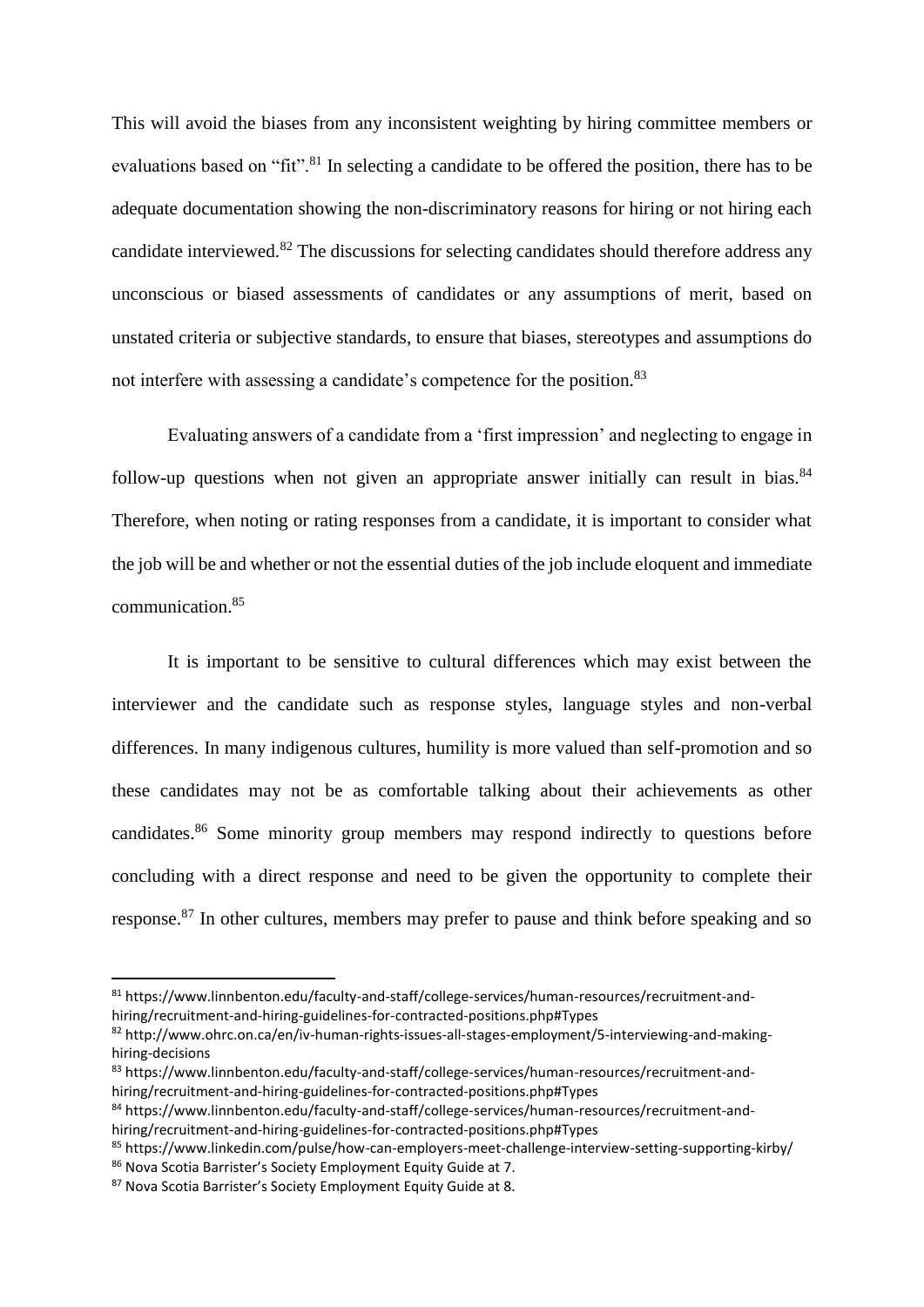interviewers should allow a candidate sufficient time to respond.<sup>88</sup> Other individuals may respond with a minimal answer without elaborating or volunteering additional information, but this does not mean they are not interested in the position or experienced.<sup>89</sup> These should all be considered valid response styles in an interview.

As for language styles, individuals who do not have French or English as first languages may use different stress or intonation when speaking than native speakers or they may not use certain courtesy phrases that do not exist in their native languages but which do not reflect a lack of respect.<sup>90</sup> As for non-verbal differences, eye contact as well as hand and head shakes may be avoided or approached differently by certain cultures and so interviewers should be wary of allowing these behaviours to negatively influence evaluations of such candidates.<sup>91</sup>

Similarly, with neurodivergent candidates, the hiring committee should avoid evaluating a candidate poorly based on unconventional body language or an apparent lack of social interaction skills.<sup>92</sup> Some candidates may provide 'overly honest' responses, may not be able to make and/or maintain eye contact, and may need to take time to think about their responses, but these actions should not necessarily be seen as an inability to complete the essential duties of the job.<sup>93</sup>

<sup>88</sup> Nova Scotia Barrister's Society Employment Equity Guide at 8.

<sup>89</sup> Nova Scotia Barrister's Society Employment Equity Guide at 8.

<sup>90</sup> Nova Scotia Barrister's Society Employment Equity Guide at 8.

<sup>91</sup> Nova Scotia Barrister's Society Employment Equity Guide at 8.

<sup>92</sup> [https://www.cipd.co.uk/Images/neurodiversity-at-work\\_2018\\_tcm18-37852.pdf](https://www.cipd.co.uk/Images/neurodiversity-at-work_2018_tcm18-37852.pdf) at 26.

<sup>93</sup> <https://www.linkedin.com/pulse/how-can-employers-meet-challenge-interview-setting-supporting-kirby/>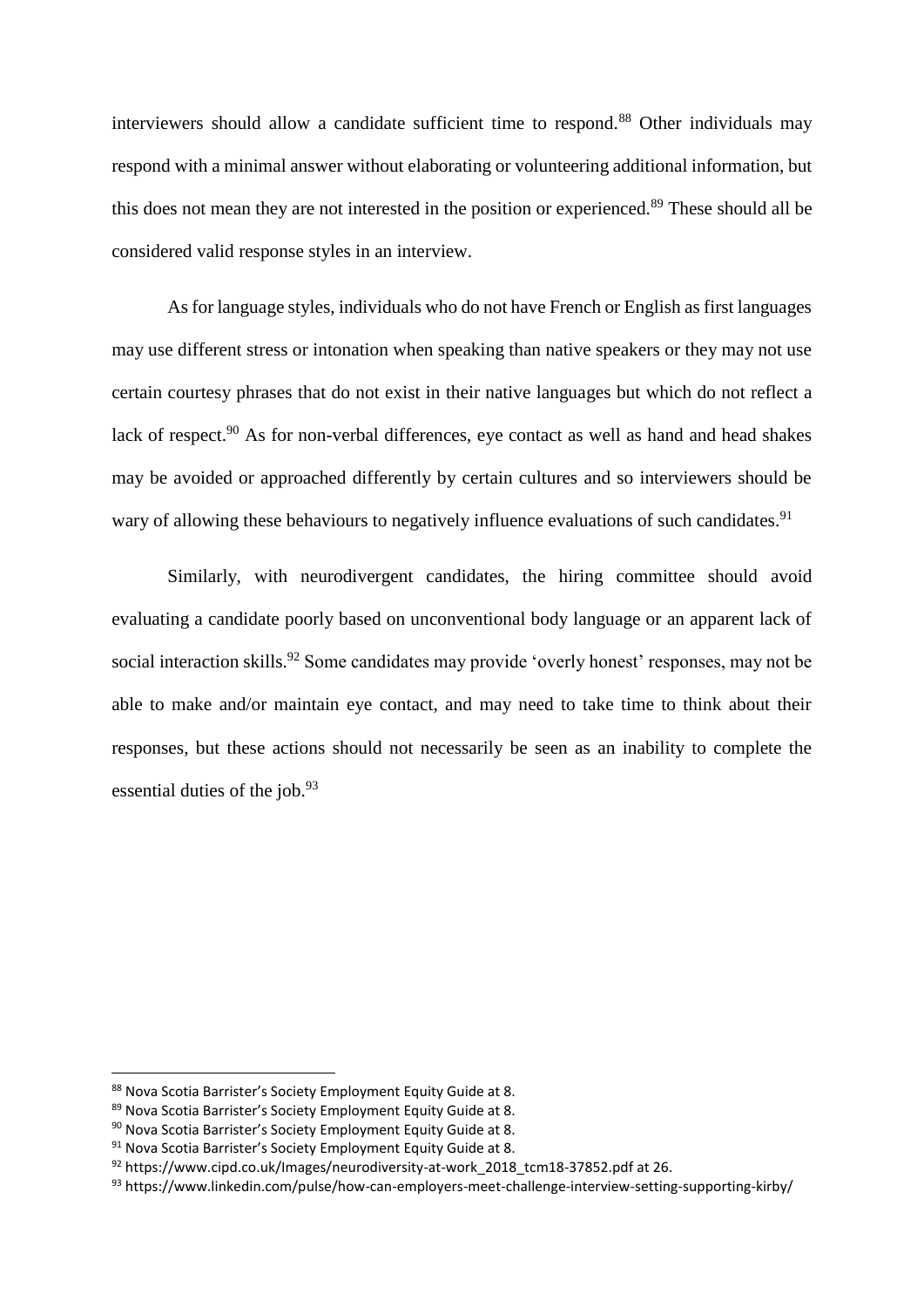#### **Methodology**

SSMU practices for hiring new staff for paid and unpaid positions were reviewed from January to October 2018. The SSMU equity policy was reviewed to consider existing equity practices at SSMU and the existing gap from which to build an employment equity policy. Senior Employment Equity Advisor at McGill, Tynan Jarrett, provided insight on McGill's employment equity policies and practices, including the voluntary job applicant equity survey, designated groups at McGill and diversity training and advising available at McGill.

Interviews were conducted with permanent HR staff and student staff involved in the hiring process for both the 2018-2019 and 2019-2020 academic years. Of the hiring managers interviewed: one student staff member was hired for the 2017-2018 academic year; two student staff members were hired for the 2018-2019 year; 2 HR staff members were hired for both the 2017-2018 and 2018-2019 years. These interviews addressed questions in relation to determining qualifications necessary for the job, selecting candidates to interview, evaluating the points-based system for comparing candidates and addressing any problems or dangers with the current hiring practices.

Various job postings were reviewed on the SmartRecruiter interface to assess the ease of use and the quality and quantity of information provided. The points-based ranking system was also reviewed on SmartRecruiter which allowed for the ranking of candidates to determine which 2-4 candidates would be selected for an interview.

The job postings, candidate comparison grids and SSMU Interview Guide were reviewed specifically for the positions of Secretary General, Chief Electoral Officer, Judicial Board Justice and Students from Care Project Assistant. The CVs and interviews of the candidates for these aforementioned positions were also reviewed and compared to how these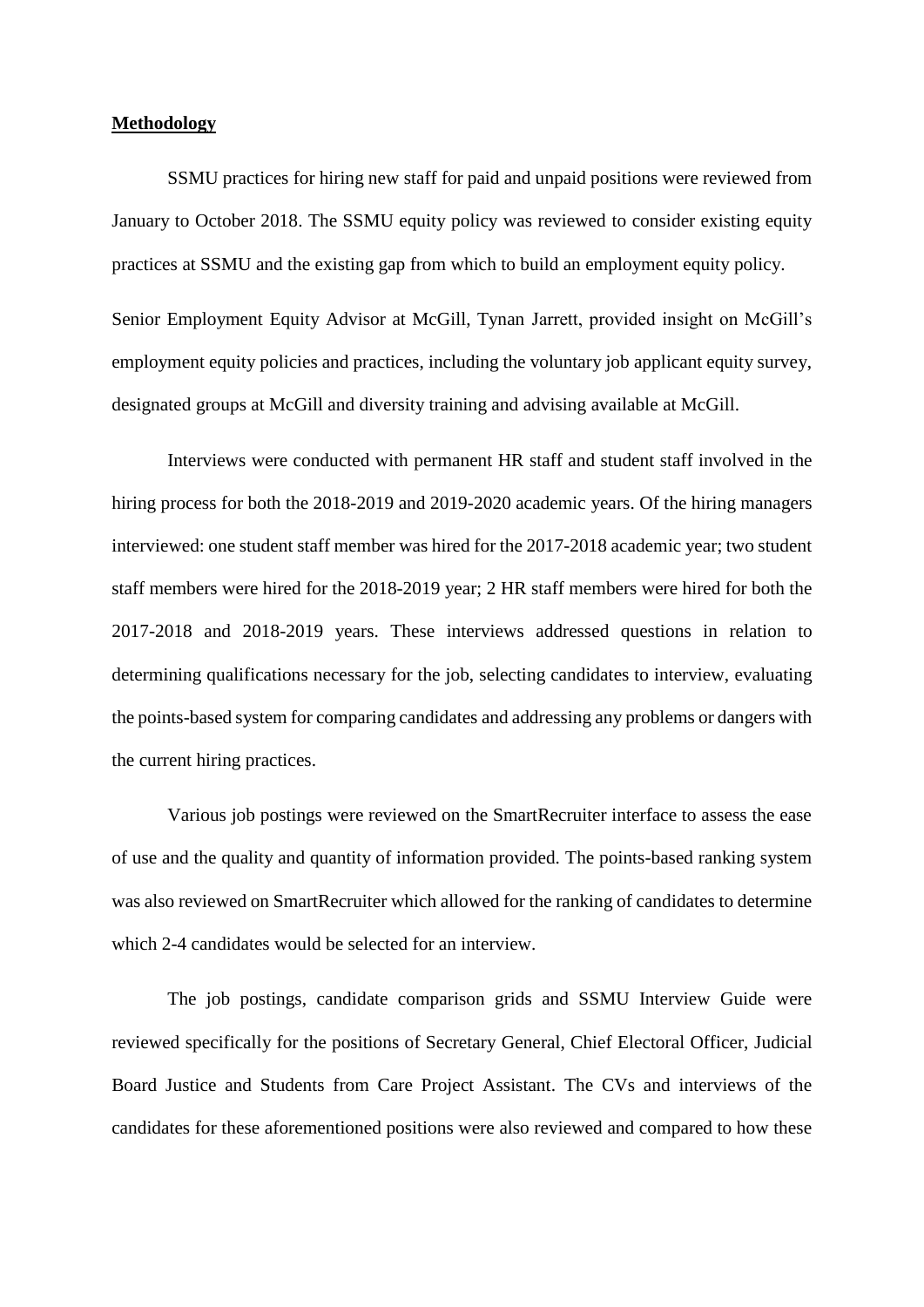candidates were evaluated in oral discussion between the interviewers and then scored on the candidate comparison grids.

Of the four positions reviewed, three were for paid positions while the position of Judicial Board Justice is unpaid. Nonetheless, the interview process was similarly reviewed for all four positions.

For further research, it would be helpful to observe and review the training that new student staff receive in order to fulfil their roles as hiring managers. It would also be beneficial to attend meetings of the SSMU executive where new staff members are approved to review the considerations that are prioritized in individual cases of hiring, particularly where the proposed candidate isn't necessarily the one with the highest points as determined by the candidate comparison grid.

It would also be beneficial to look at employment equity for SSMU employees after being hired in the areas of contract extension and/or re-hiring for another academic year, compensation, conditions of work and performance appraisal to provide for a more robust employment equity policy.

#### **Findings & Discussion**

The SSMU equity policy does not address employment equity at SSMU and so there is a gap in equitable practices for SSMU employees at the policy level.

In general, the SSMU hiring process was described as follows:

• For recurring position: Review job posting from previous years for vacant position and update it as necessary or advertise it as is.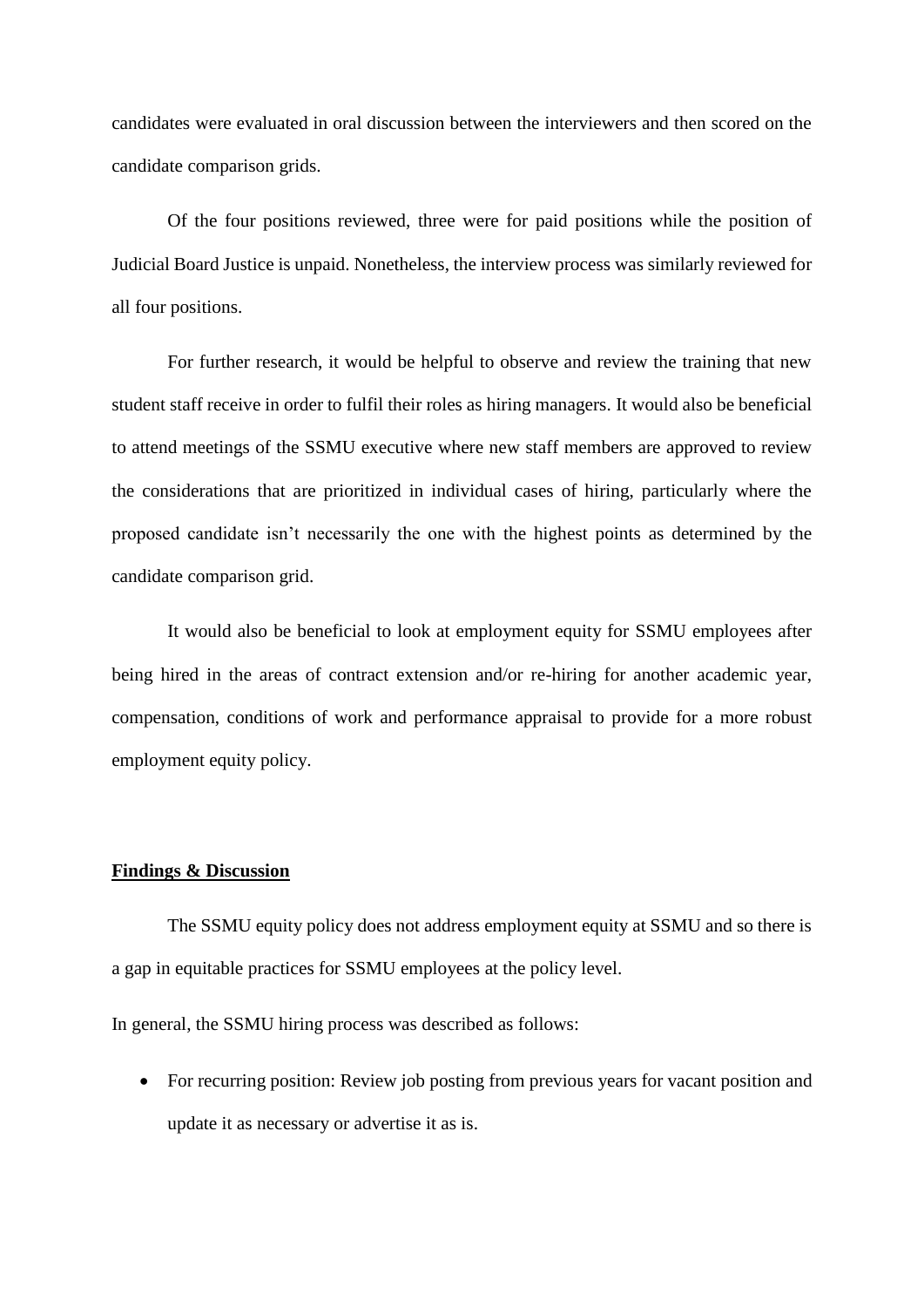- For new position: Create new job posting for new position from reviewing similar job postings and advertise.
- On smart recruiters, review candidates' cover letters and CVs and rate candidates out of 5 stars to isolate the top 3 candidates to be interviewed
- Candidates interviewed usually by 2 interviewers using the SSMU interview guide for interview instructions and the questions to ask candidates as well as for rating candidates' responses.
- Interviewers debrief about candidate's interview and discuss points awarded for responses in the interview process after each interview
- Usually select the candidate that has the highest points after all candidates are interviewed as candidate to be offered the position. If not the candidate with the highest points, the rationale for hiring a different candidate is prepared
- The choice of candidate for the job offer is presented at the executive meeting, as well as any rationale for candidate selection
- Candidate is offered position and is presented with employee contract and necessary documents upon acceptance

The interest and desire to attract, interview and hire the most qualified candidates in the most equitable process was evident in the hiring process for the four positions reviewed. Hiring managers complied with the SSMU interview guide when asking questions during the interview but there were usually differences in how the interview was introduced and the types of questions described. The hiring managers appeared to be as accommodating during the interviews but there were subtle differences in tone and responses for different candidates. The debriefs post-interviews were helpful in discussing the rating based on merit and fairness but did not reflect on equitable considerations that could impact the evaluations.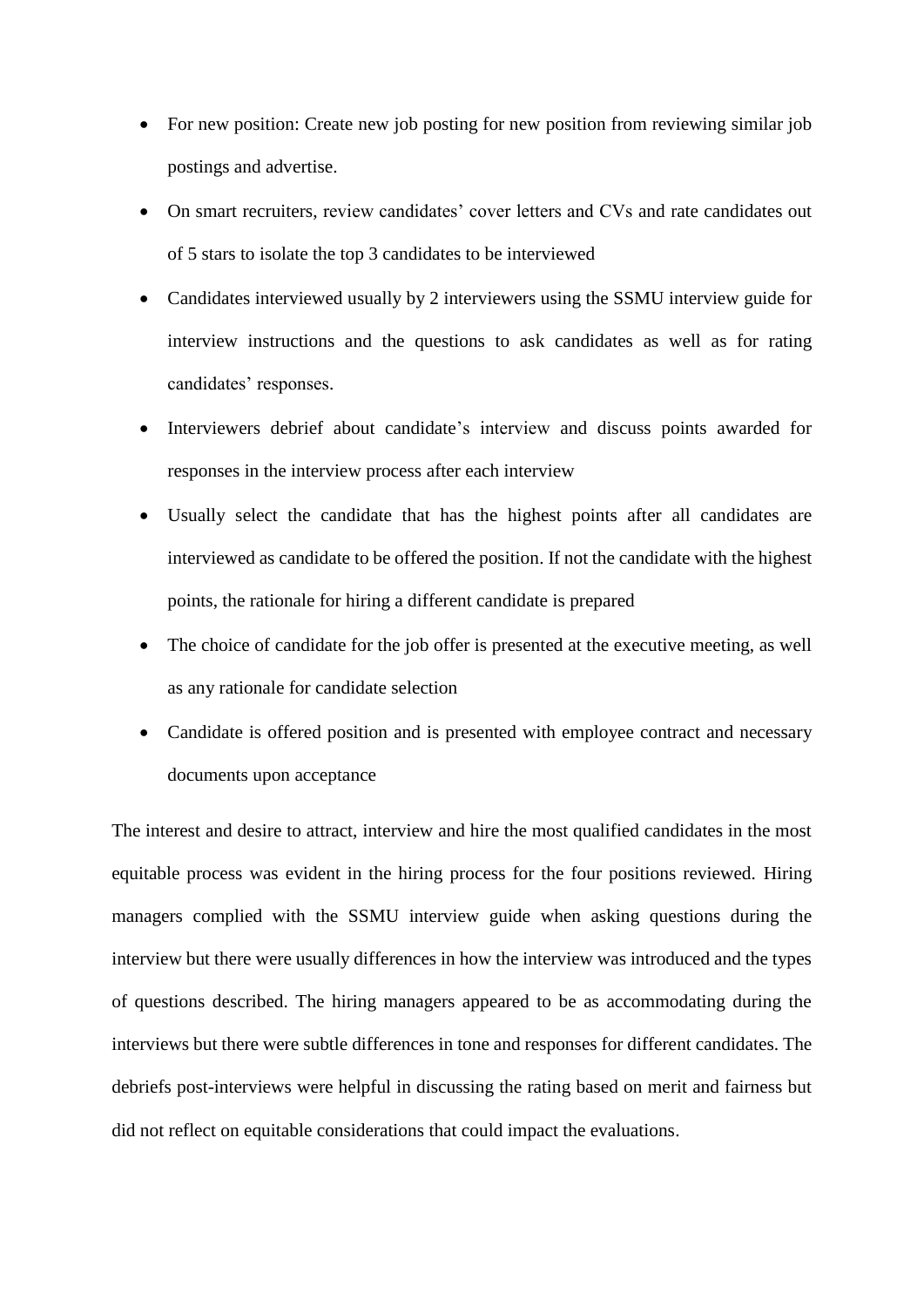Therefore, barriers such as insufficient recruiting, numerous transitions and insufficient training of hiring managers, difficulties with managing the timeline of the interview process, dated interview processes which staff don't understand or seek to change, and general capacity constraints have resulted in an employment equity framework at SSMU that is inadequate for SSMU to achieve its employment equity goals.

Common issues addressed by hiring managers were:

- Re-hiring of staff from previous years without input of new executive
- Insufficient training for hiring managers beyond the basics information was lacking details such as tips, nuances, avoiding biases, guided responses
- High turnover of staff
- Subjectivity and inconsistency in rating and ranking candidates throughout the process
- Rigidity of interview guide
- Not advertising positions properly or long enough
- Not paying employees a living wage

While in practice, there were certain steps in the employment process that encourage employment equity, the uniformity and consistency of equitable practices was lacking. The review of the SSMU interview Guide, SmartRecruiter ranking process, job postings, Candidate comparison grids and the interview and de-brief process, revealed many of these issues raised by hiring managers.

The Judicial Board Justice candidate selection process highlighted the difficulty of attracting diverse candidates and the challenges of a reasonable timeline for interviews and job offers. With no female candidates interviewed initially, the position had to be re-opened for submissions of candidacy which caused further delays in the candidate selection process. Where designated groups are determined, much more effort will have to go to reach out to their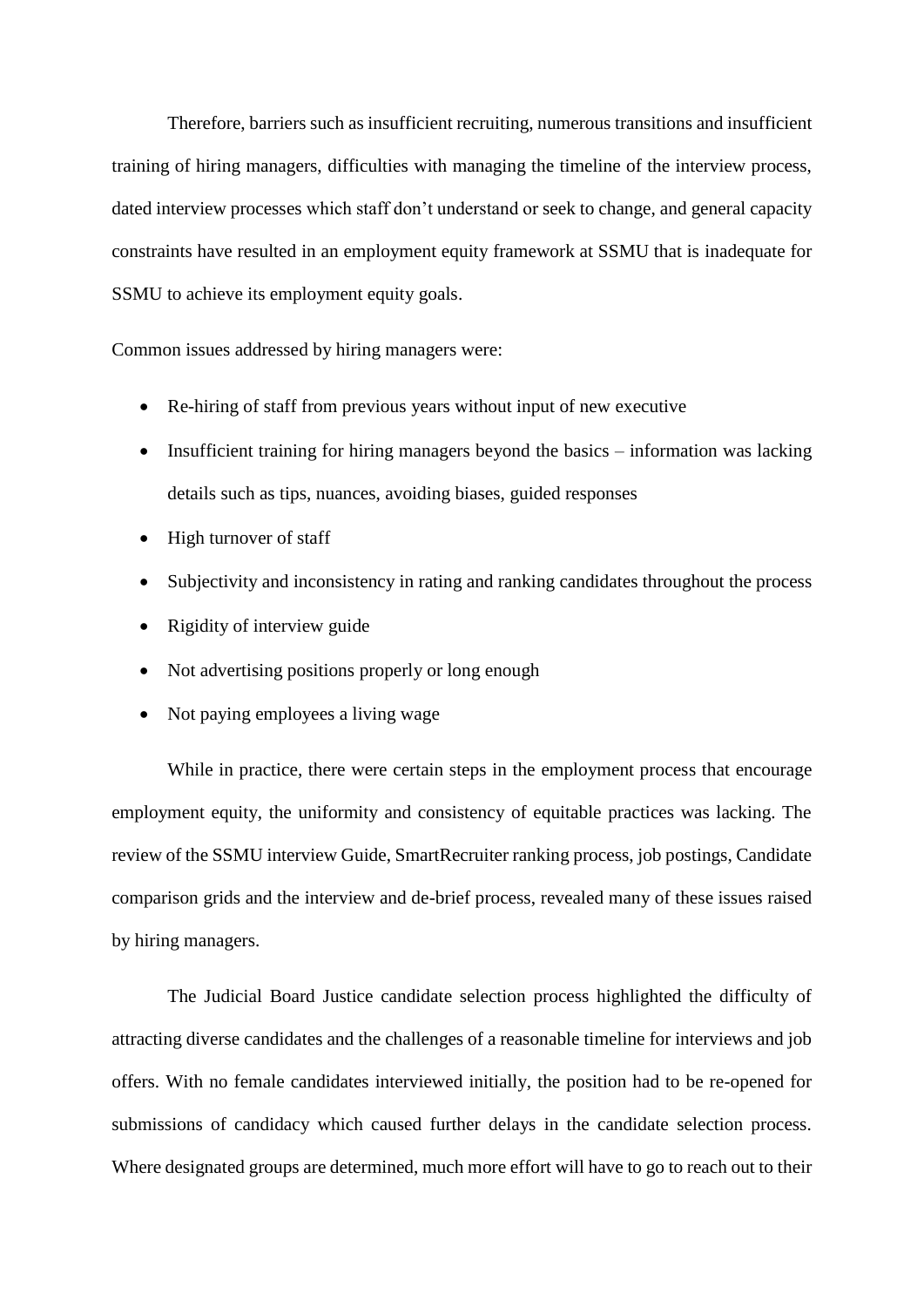particular communities to advertise SSMU jobs in order to attract and hire diverse and qualified candidates for certain positions. There also seemed to be a challenge with organization for processes such as when job postings went out, when payment would be approved by HR and how long the posting was available for the application deadline. This would make it more difficult to attract candidates and could create a more stressful process for candidates when timelines are not clearly communicated or are unreasonable for the candidate.

Selecting candidates for interviews used a simplistic ranking system that was open to interpretation for each hiring manager using it. This created uncertainties in how equitable the selection process was as the ranking was very subjective. Since job experience usually has to be considered in terms of transferable skills, subjectivity was still necessary but could be balanced with greater objective criteria in how points were to be awarded to candidates. Different hiring managers had developed different strategies to come to a 'fair' ranking out of 5 but a detailed step-by-step process would be needed for a consistent approach to selecting candidates.

The post-interview evaluation process was also challenging for hiring managers due to a lack of consistency and training. There was an experiential portion of training so new hiring managers would see how the interview operated before being responsible for conducting interviews themselves. However, the nuances of the interview process were not discussed with any particular attention to avoiding bias and being as accommodating as possible. Learning by observation should also be accompanied by other resources to guide new hiring managers on the most equitable interview process. Different hiring managers also described differing understandings of what the points awarded meant when evaluating a candidate post-interview, which highlights inadequate training which would cause further inconsistent evaluations.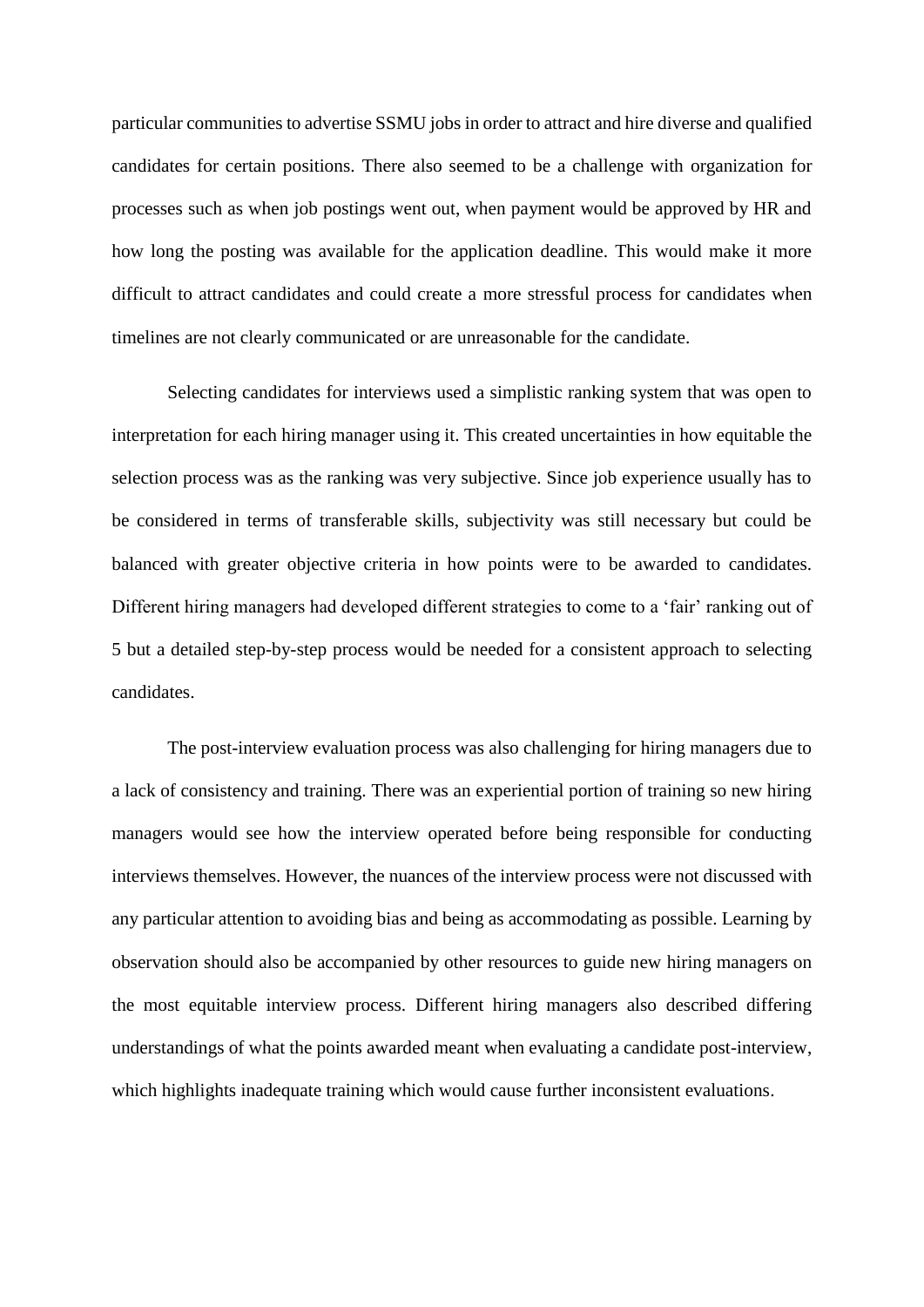Some of the interview questions themselves did not match up to the grading rubric which in turn did not accurately reflect the necessary qualifications for the position. For example, the rating out of 5 for 'communication skills' in some interviews vs 'communication skills-written' AND 'communication skills-verbal' in other interviews required analyzing the response from the same interview question "Explain a situation where you have had to use verbal or written communication to get your point across." This could also mean that in the job posting the emphasis on communication skills (where two points-based categories for communications existed) would not be clear since written and verbal communication skills are still quite general as requirements.

Therefore, some of the issues were interconnected throughout the hiring process and would require substantive reworking of the process to overcome these challenges and improve employment equity at SSMU.

#### **Recommendations**

It is recommended that SSMU develop an employment equity plan, an employment equity policy and an employment equity self-identification survey. The employment equity policy and plan should both recognize the systemic barriers to employment that marginalized groups face and the SSMU commitment to employment equity and its goals to combat these systemic issues in employment.

An employment equity plan can be introduced before the policy or self-identification survey are developed. Such a plan will be beneficial to create a timeline for the employment equity goals of SSMU and increase accountability for meeting these goals over a 5-year or 10 year period. Since there is so much transition within the SSMU employee pool, particularly due to contract positions and staffing on an academic year basis, an employment equity plan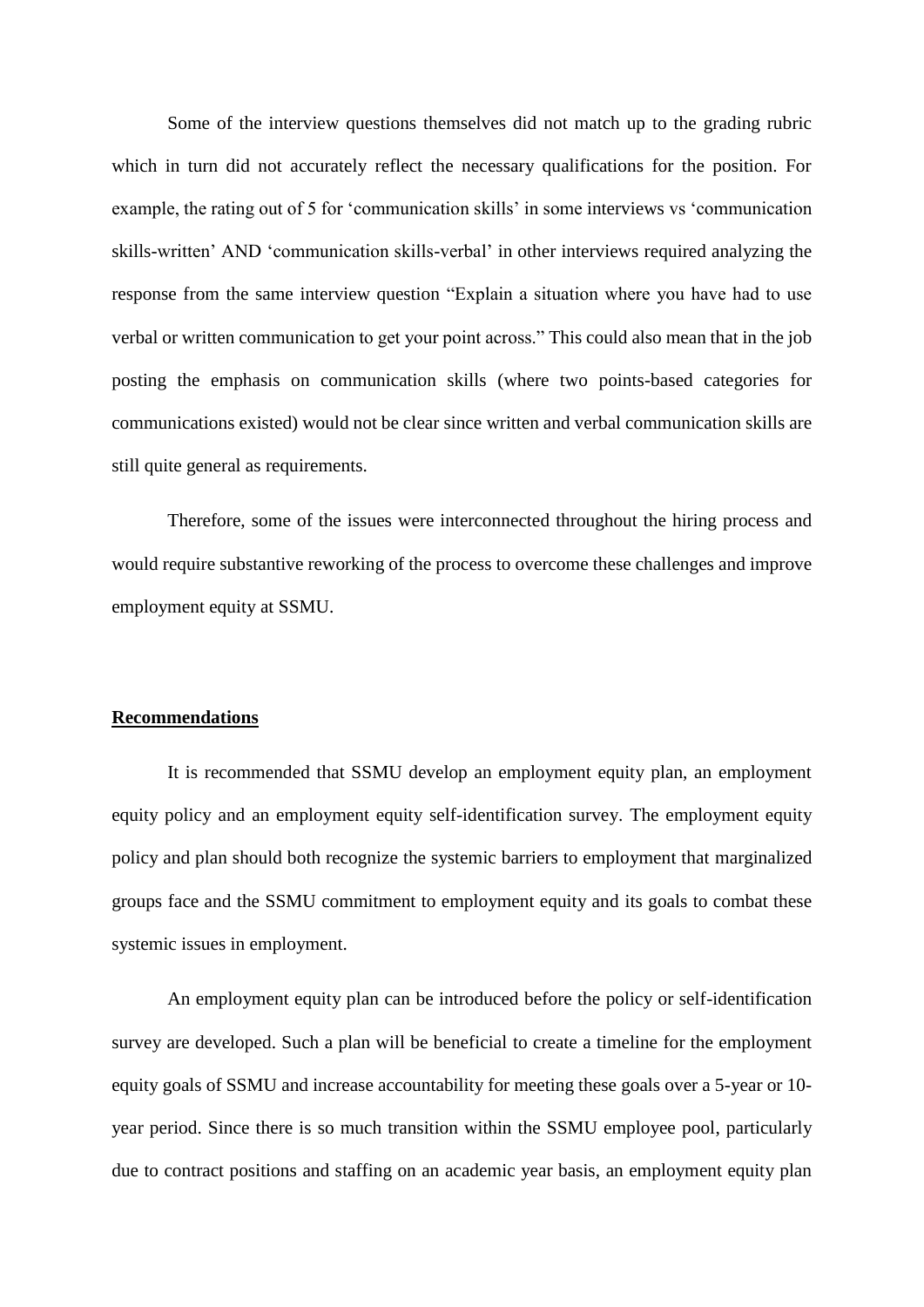will provide consistency and direction for SSMU despite changes in leadership which will provide a much more positive environment for adopting employment equity practices.

The employment equity policy should address the six areas discussed in the Review of Literature namely: Training and Composition of the Hiring Committee, Developing the Job Post and Advertising the Position, Self-Identification of Candidates and Employees, Reasonable Accommodation for Candidates and Employees, Preparing for the Interview Process, During the Interview and Post-Interview Evaluations. It would also be beneficial to include employment equity practices which would also apply to current employees such as the Possibility of Promotion and Career Mobility, Fair Compensation and Conditions of Work.

While the employment equity policy should state that it applies to all SSMU employees, there should be consideration of students in unpaid positions that do not necessarily fit the definition of employees. Since employment equity policies require significant constraints on the employer, it may not be reasonable for the employment equity policy to directly apply to volunteers, although this would be ideal. This would account for the nature of unpaid positions with SSMU which may be short-term or have limited time recruitment, etc. However, it is strongly advised that where unpaid positions are similarly structured to paid positions that the same employment equity practices be applied, even if not mandatory in the policy.

SSMU should develop an employment equity plan that affirms:

- *A. Training and Composition of the Hiring Committee*
- **Hiring managers should receive robust employment equity training.** Employment equity training should be an ongoing process that involves open and honest discussions about privilege, oppression, bias, accommodation and equity. It is best if training is facilitated by a trained equity advisor either from McGill or the community as often as needed, but at least annually due to the nature of the turnover of hiring managers at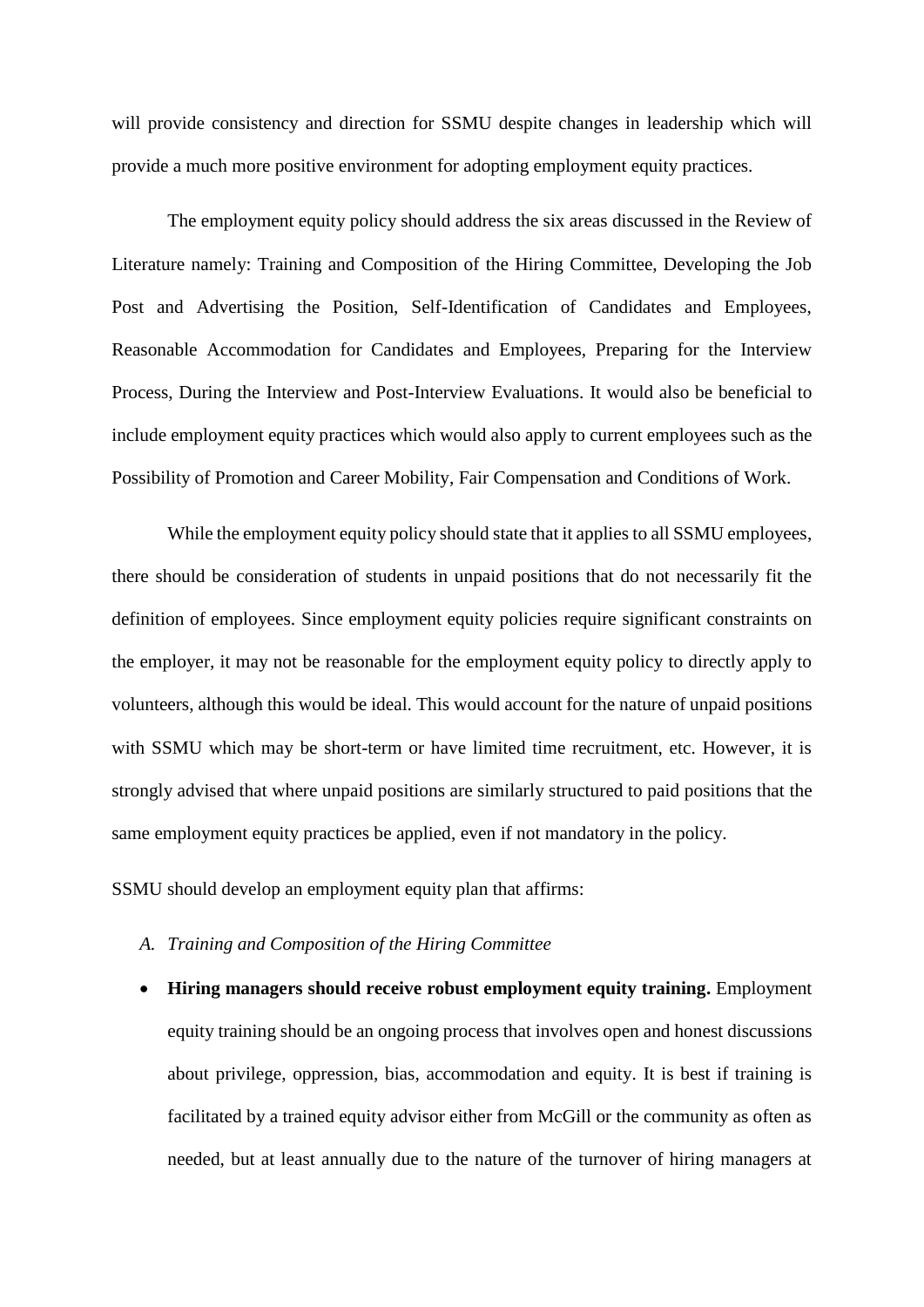SSMU. Training should include aspects such as ally training, reconciliation, inclusivity, intercultural competence, accessibility and accommodation. There should be reading material available on employment equity for hiring managers to continue to familiarize themselves with the concepts. On an individual basis, hiring managers could be encouraged to complete Implicit Association Tests to better understand their own implicit biases and therefore where they may need to consciously put more effort into overcoming these biases as they fulfil the role of hiring manager.

- **Develop an Equitable Interviews 101 Guide that goes beyond the set interview questions provided for in the SSMU Interview Guide.** This guide should be available for hiring managers to review and refresh their understanding of employment equity as needed and before interviews. With the development of an employment equity policy there will not need to be a comprehensive 101 Guide but it should at least be 1-2 pages of the most pertinent information including tips on use of language and nonverbal communication to avoid bias (including what to say and what not to say), ways to provide reasonable accommodation, guidelines on objectivity, outline of interview structure for consistency, etc.
- **If possible, include a member of a designated group on the hiring committee for each interview.** Since there are usually two hiring managers in an interview, this would require at least one to be a member of a designated group where possible. Where the candidate has identified as a member of a particular group, if a hiring manager identifies as belonging to that same designated group, then it is preferable that the hiring manager be included in the interview – except where there is a deemed conflict because the hiring manager knows the interview candidate. Requiring representation on the hiring committee may come at a cost where there are only few hiring managers who are members of designated groups. Therefore, work allocation has to be done in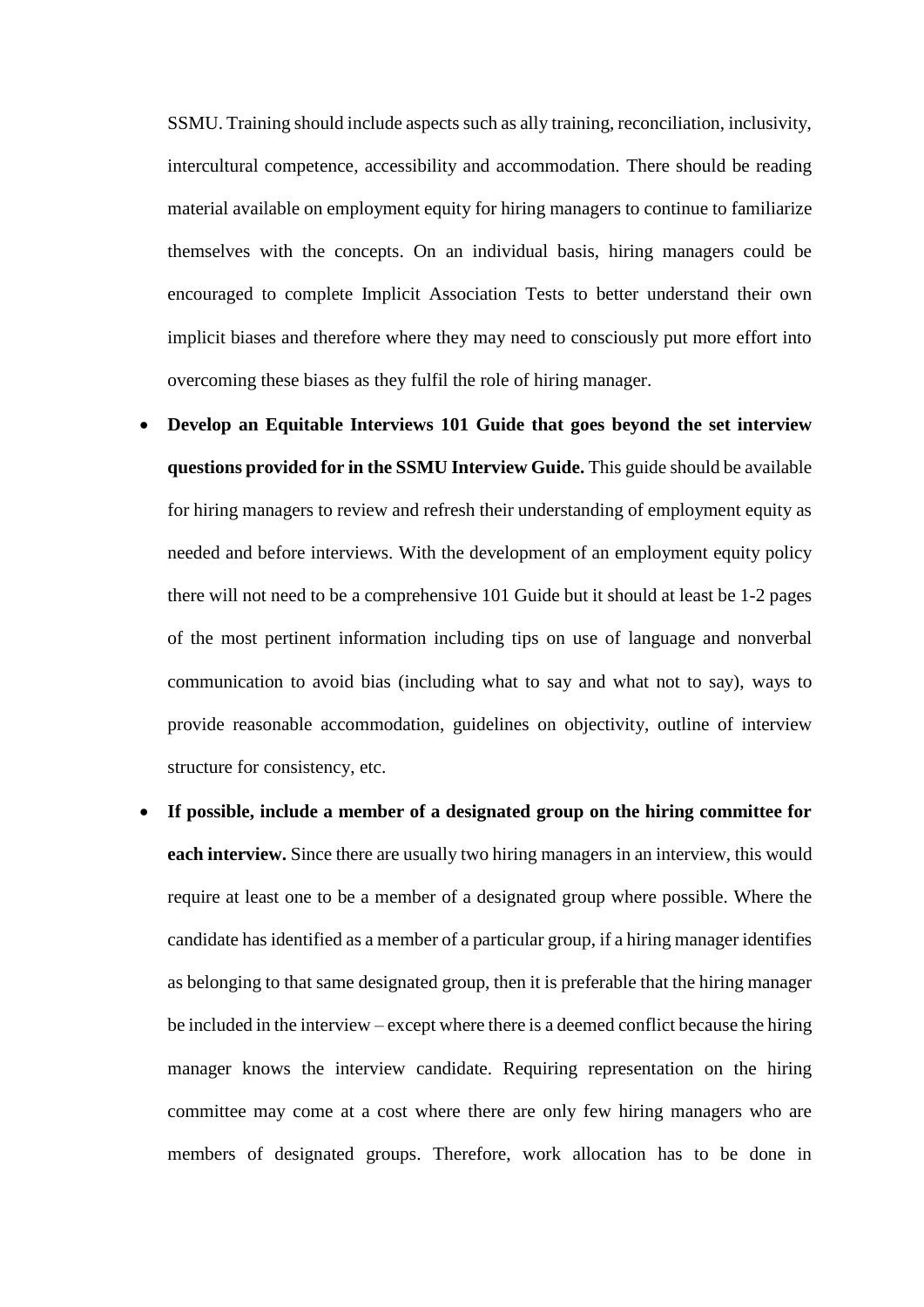consideration of which hiring managers may be called on frequently for interviewing candidates who are not a part of their own staff. Where possible, staff who are not generally part of the hiring committee, may with the requisite training, take part in the interview process when self-identifying as a member of a designated group to facilitate a more representative hiring committee. This may include, for example, a SSMU equity commissioner who identifies as a woman of colour.

• **Ensure consistency in ranking and rating candidates before, during and after interviews by ensuring consistent training of hiring managers.** Due to the turnover of hiring managers, hiring managers will be trained at different times by different persons. It is thus very important that the training is consistent and includes pre-set criteria for ranking candidates at different stages of the hiring process. When training is subjective and done by various hiring managers, the new hiring managers will also have different ideas and understandings of the ranking process which contributes to a lack of uniformity in the hiring process and too few guidelines to reduce bias and subjectivity.

# *B. Developing the Job Post and Advertising the Position*

• **Ensure reasonable timelines for candidate recruitment to attract qualified and diverse candidates.** There has to be efficient organization for the posting of positions to be well enough in advance to recruit enough qualified candidates before the time for interviews. The process should also be transparent enough that interview candidates are made aware of the period in which interviews will be scheduled and when they will be informed if they have received the job offer or not. Making these timelines transparent and reasonable is as important as sticking to them as best as possible.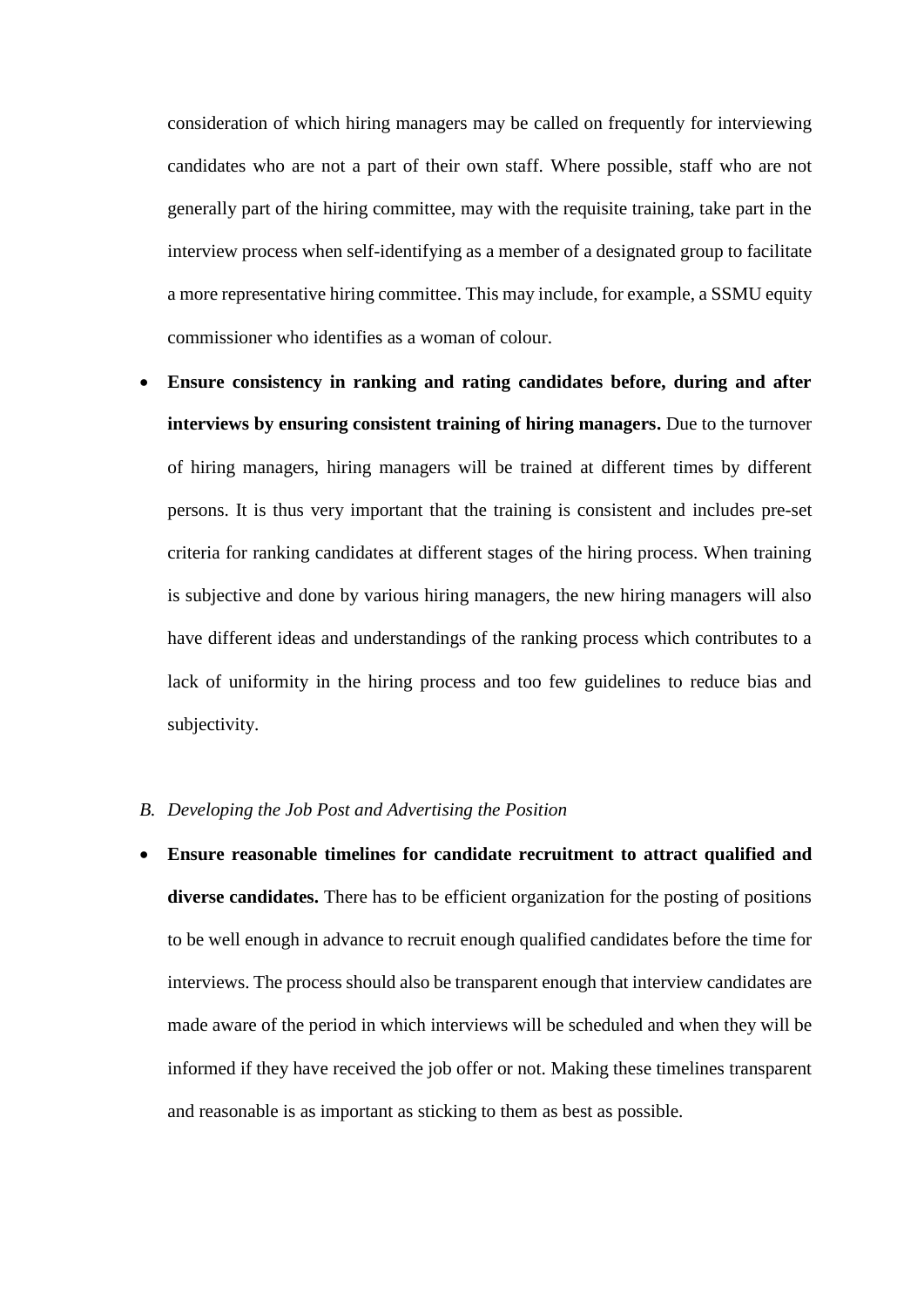- **Make qualifications more job-specific and avoid requiring general skills and qualifications that over exclude potential candidates.** For example, 'strong communication skills - written' can be more job-specific depending on the type of communications skills that the job requires. A secretarial position could clarify the writing skills required by qualifying that the candidate ought to be able to take notes quickly and effectively. The required skills and responsibilities should directly relate to the performance of the job and organizational needs. While specifying the required and preferred skills may lead to a larger number of qualifications listed, when these skills required are more specific it can allow more candidates to apply as they are able to truly evaluate if they meet the requirements and not be dissuaded by vague or general qualifications. Further, these detailed qualifications on the job listing provide the framework for the evaluation of candidates based on specific criteria from the posting which increases the objectivity in the process.
- **Use inclusive, unbiased and ungendered language in all job postings.** This prevents othering and excluding potential candidates. This is currently well done but has to be considered when job postings are edited to increase specificity for job-relatedness.
- **Include an employment equity commitment on all job postings.** It would be best to include that all designated groups are encouraged to apply but to also affirm human rights legislation of non-discrimination on the basis of "race, colour, sex, gender identity or expression, pregnancy, sexual orientation, civil status, age except as provided by law, religion, political convictions, language, ethnic or national origin, social condition, a handicap or the use of any means to palliate a handicap" as per the Quebec Charter. It is important that this statement not be a generic equity statement but be meaningful and affirmative in its use of employment equity language.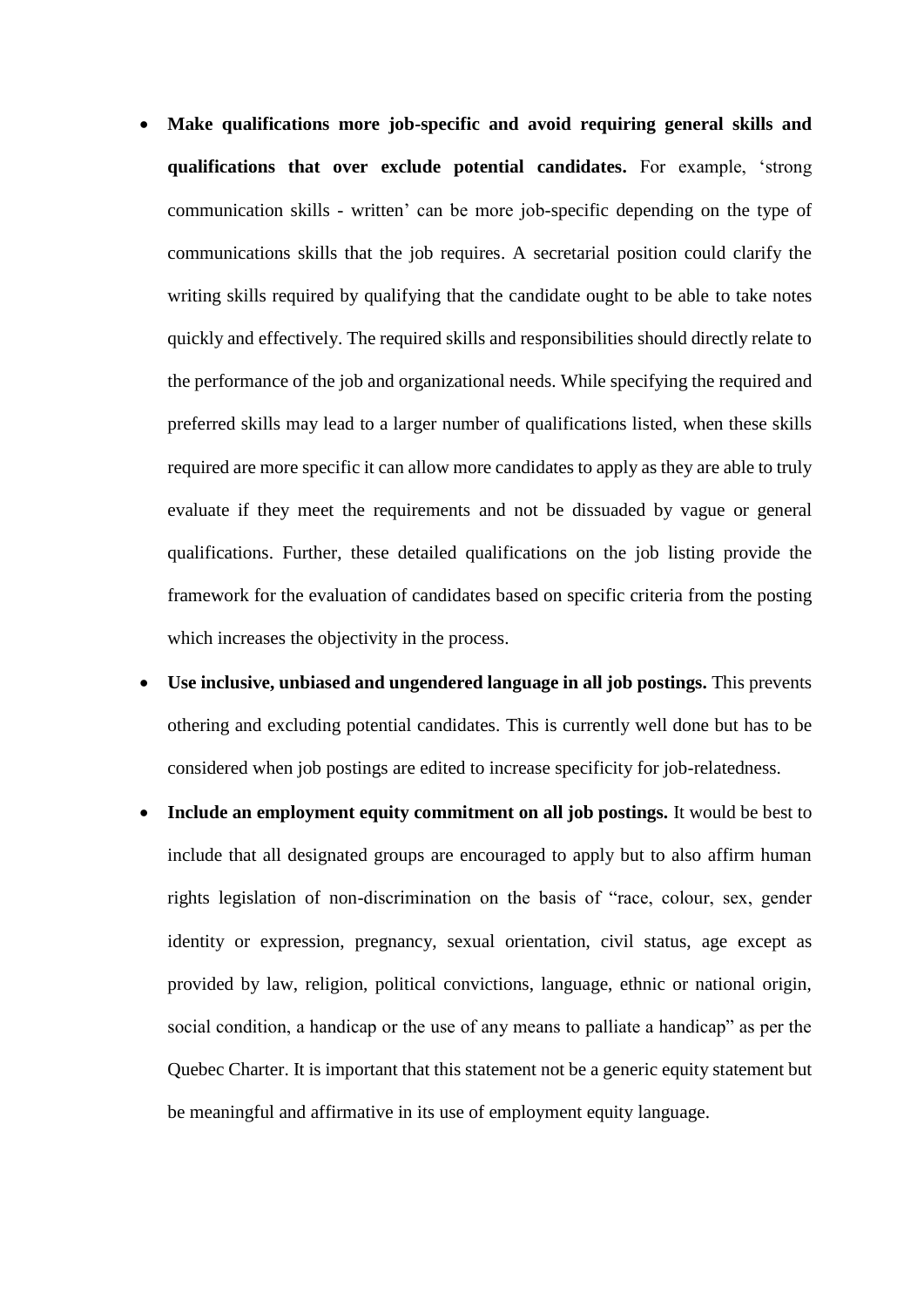• **Advertise positions to specific community and student groups which cater to underrepresented groups or designated groups as adopted under the policy.** Traditional models of advertisement may not be as effective as reaching members of underrepresented or designated groups. Therefore, a list of community and student groups who are willing and able to share SSMU job postings with their members should be used to attract more diverse candidates and encourage their applications to SSMU positions. These particular groups should be contacted initially as soon as the job posting goes live and not at a later date as half-hearted attempt to increase the diversity of the applicant pool.

# *C. Self-Identification of Candidates and Employees*

- **Determine designated groups for the SSMU employment equity policy.** These designated groups would be determined with the consideration of the federal and provincial designated groups, which both include women, indigenous peoples, persons with disabilities, and visible minorities with Quebec legislation also including ethnic minorities. It would be ideal for SSMU to include more marginalized and underrepresented groups in its designated groups for employment equity such as including persons who are not cisgender and not heterosexual but of minority gender identity or sexual orientation.
- **Create a self-identification survey for existing SSMU employees.** A selfidentification survey would assist with identifying members of the designated groups who are current SSMU employees in order to identify the diversity and equity goals of SSMU when hiring for new positions. It is essential that any self-identifying questionnaires are not obligatory and also include the option of 'prefer not to answer'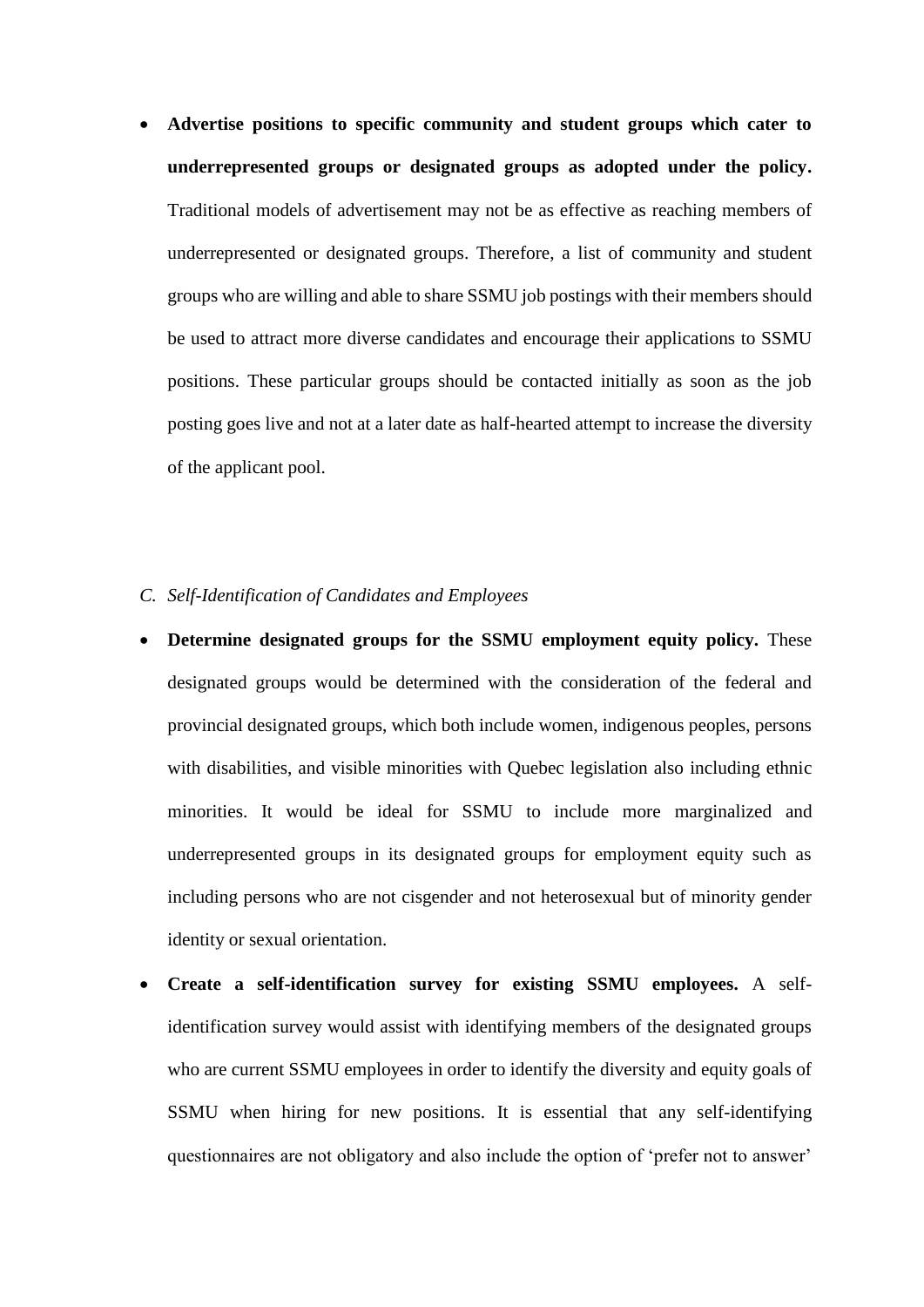as self-identification must be voluntary. A self-identification survey could include questions related to gender identity, sexual orientation, indigenous status, disabilities (visible & invisible), racialized persons/ people of colour, and ethno-cultural identity.

- **Encourage candidates to self-identify on the application form when applying to SSMU positions through SmartRecruiter**. It would be helpful to ask for selfidentifying information from candidates who apply to SSMU positions which could be a separate question included on the SmartRecruiter platform when applicants upload their cover letters and CVs. As with all self-identification, this should be voluntary. Where self-identifying information is provided by candidates, the hiring committee may be able to tell how many members of designated groups are applying and evaluate whether members of designated groups are being selected for interviews and determine why.
- **Disclose the purpose of collecting self-identifying information and keep the information confidential.** Respondents must be aware of the purpose of a selfidentification survey or self-identifying application question before they are asked to respond as it relates to the importance of self-identification for understanding equity representation. Respondents also should be assured that any information provided would be kept private and confidential.

#### *D. Reasonable Accommodation for Candidates and Employees*

• **Provide accommodation as needed to candidates throughout the hiring process.** In job postings, the willingness and ability to accommodate candidates should be stated. It is also necessary to ask if a candidate would need to be accommodated for a successful interview when contacting candidates to set up interviews. When asked for an accommodation, SSMU should respond to the candidate within a reasonable time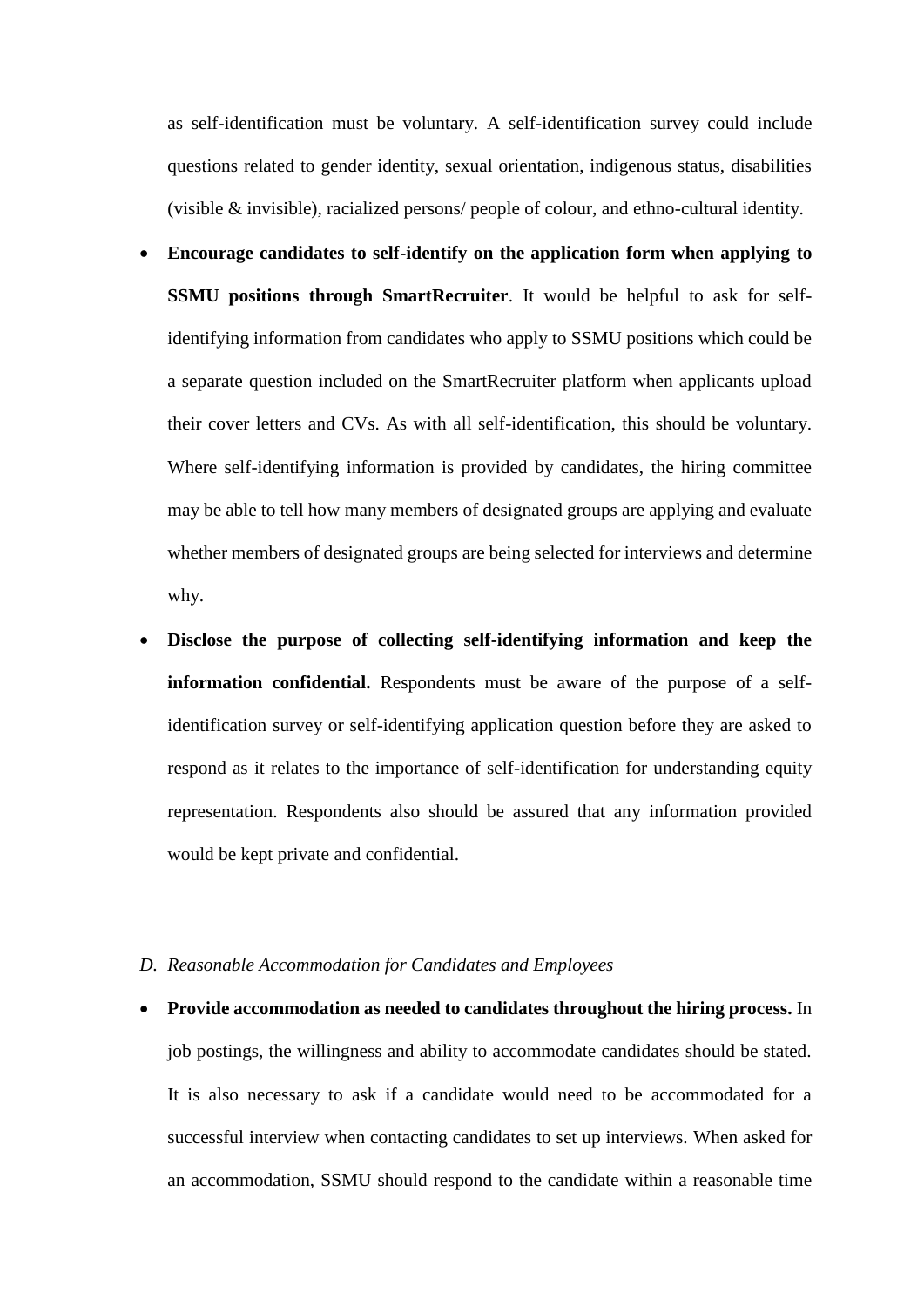addressing how the candidate will be accommodated. If there is an accommodation requested that is deemed to be undue hardship, communicate the limitations on accommodation to the candidate promptly. Responses to requests for accommodation must be recorded and records maintained confidential for as long as needed.

• **Remind current staff of SSMU's duty to accommodate and offer to provide reasonable accommodation.** At regular intervals, SSMU employees should be updated about reasonable accommodation in terms of how to make requests, timelines for requests to be met and opportunities to speak confidentially to HR about how accommodation needs have been met. SSMU should provide reasonable accommodation to employees unless doing so would result in undue hardship.

# *E. Preparing for the Interview Process*

- **Ranking used to select candidates for interviews must be consistent and based more on objective criteria.** This would require a simple grading rubric that includes different categories in order to rank required and preferred skills. This would need a step-by-step detailed process so that hiring managers would be able to complete the grading rubric in a consistent manner without developing their own methods of ranking candidates. There should be clear comments for the ranking of the candidates so that the rating out of 5 for certain skills required are pinpointed to the skills outlined in the CV and cover letter provided. Further, this helps when the ranking process has to be revisited because there may be too many or too few high-ranking candidates for the average 3 candidates to be interviewed.
- **Where no candidates from designated groups apply, revisit the advertisement of the job and/or extend the application deadline.** The same community and student groups that cater to underrepresented groups should be contacted and informed about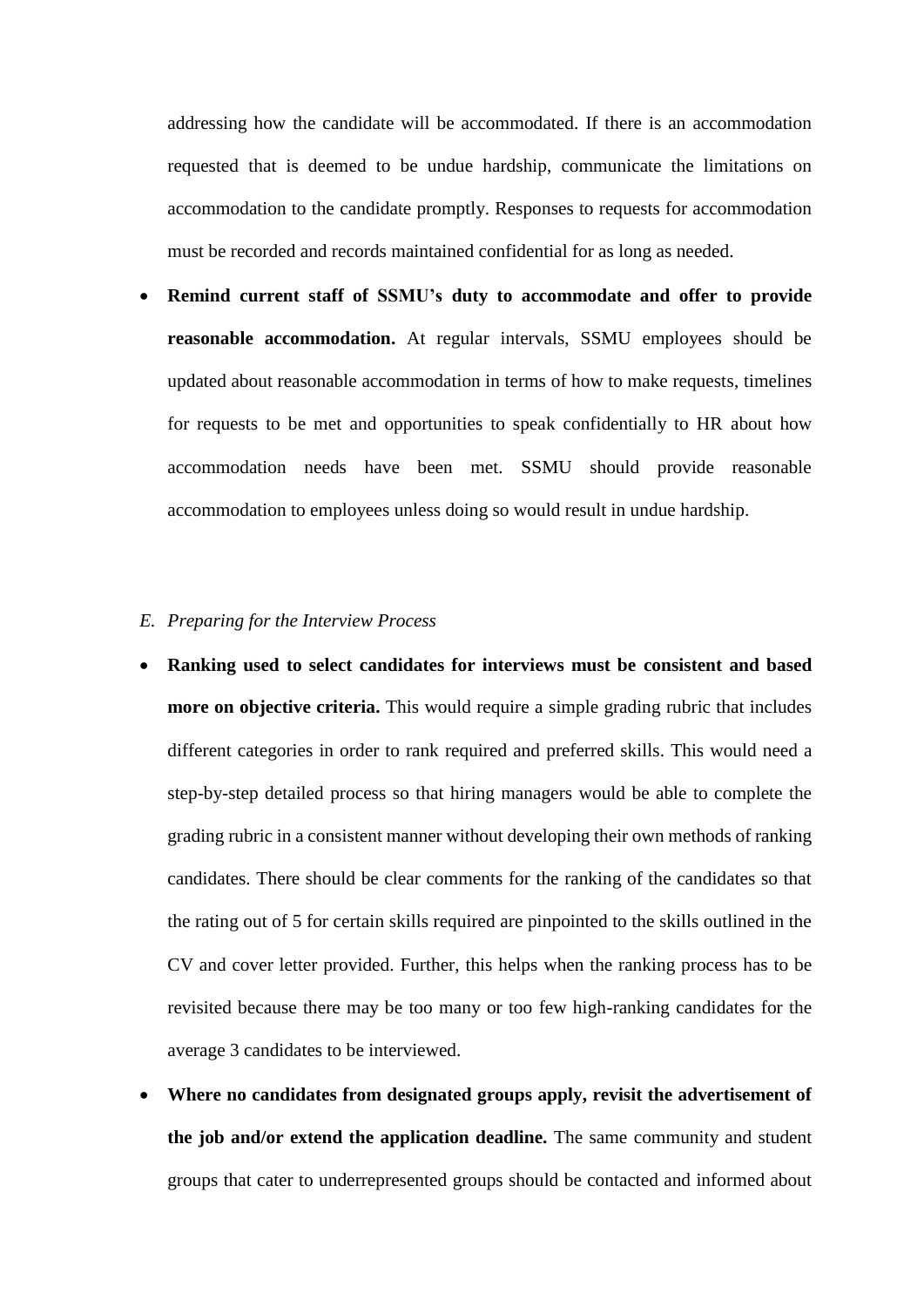the extended application deadline. Where it is not possible to extend the application deadline, this must be noted and debriefs done to assess how to avoid such challenges with the applicant pool for future positions.

- **Schedule interviews within a reasonable time after the application deadline has closed and provide essential information such as the availability of reasonable accommodation, the length of time for the interview, the identity of the interviewers and the types of questions or evaluation to be used.**
- **Include offers to accommodate candidates when inviting them to interview.** This includes ensuring that the interview will be held at an accessible location. Candidates should be told they are able to bring a support person or support animal as needed.
- **Schedule interviews with enough time for hiring managers to prepare for the interview before and fully debrief afterwards**. There should be at least 15 minutes scheduled for the debrief of a candidate post-interview.
- **Include job-specific interview questions for each particular position to ensure jobrelatedness for questions in the Interview Guide.** All candidates for the same position are to be asked the same set of questions, with allowance for follow-up for clarity and additional information as needed. While the interview guides currently include jobspecific questions, the proportion of these questions related to other questions may need to be revised so that the interview is predominantly job-related. Behaviour-based questions and general questions can also be edited to explain the purpose of the question in relation to the specific job within SSMU. The weighting of the different categories of questions may also be assessed in terms of whether the structure creates any unnecessary barriers for members of the designated groups.
- **Grading rubric for interview must be detailed and contain specific information on the rating scale and sample responses.** Sample responses are necessary to better avoid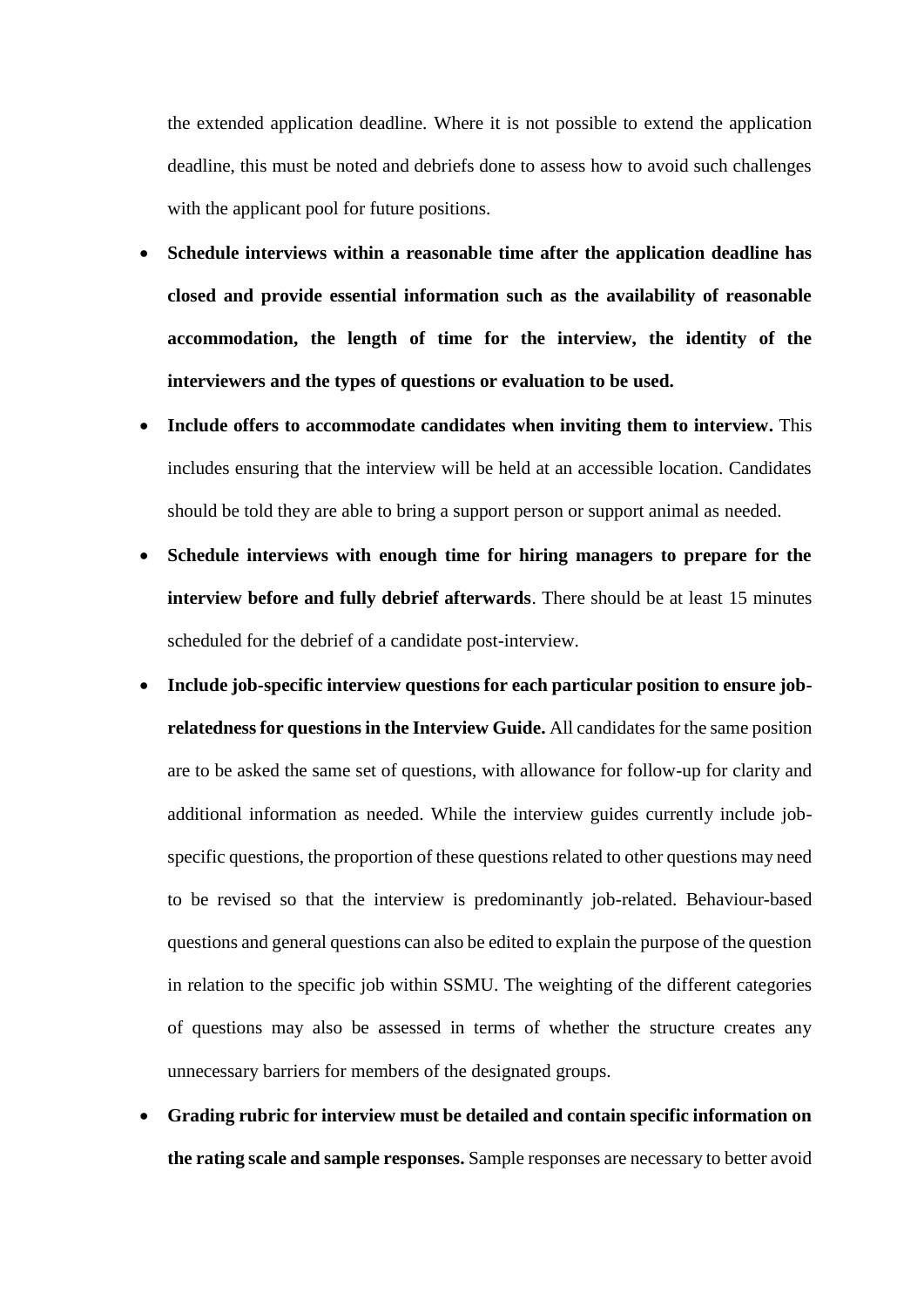the inconsistency in grading on a 1-5 scale with some hiring managers being considered 'hard graders' or easily distinguishable from their colleagues. For example, differentiating between a 3 out of 5 or 4 out of 5 can be facilitated by making pre-set criteria that has to be included to differentiate the two. This may not be clear to do with some open-ended question but creating a guideline is a more equitable step than working without one.

• **Where possible, develop alternative evaluation formats such as a work placement to provide greater accessibility to candidates who may not present well in the standard interview format.** This may be more possible for certain positions, so in readvertising an older position or creating a new one, there should be consideration of using a more inclusive evaluation format.

#### *F. During the Interview*

- **Provide candidates with information about the interview in advance to reduce anxiety.** It would be best to provide the interview questions at least 15 minutes before the interview to the candidates so they may prepare. Once the interview is about to begin, it is best to explain the structure of the interview, the notes that will be taken, the format of alternating questions and other pertinent information. While it may be difficult to do the same introduction verbatim, avoid missing to address certain information with some candidates when other candidates are given more information.
- **Require consistency where the same interviewers should conduct all interviews for a particular position and maintain the order in which they ask questions.** When on average, there are 3 candidates to be interviewed for a single position, using the same interviewers is an attainable goal. However, where there may be extensive interviews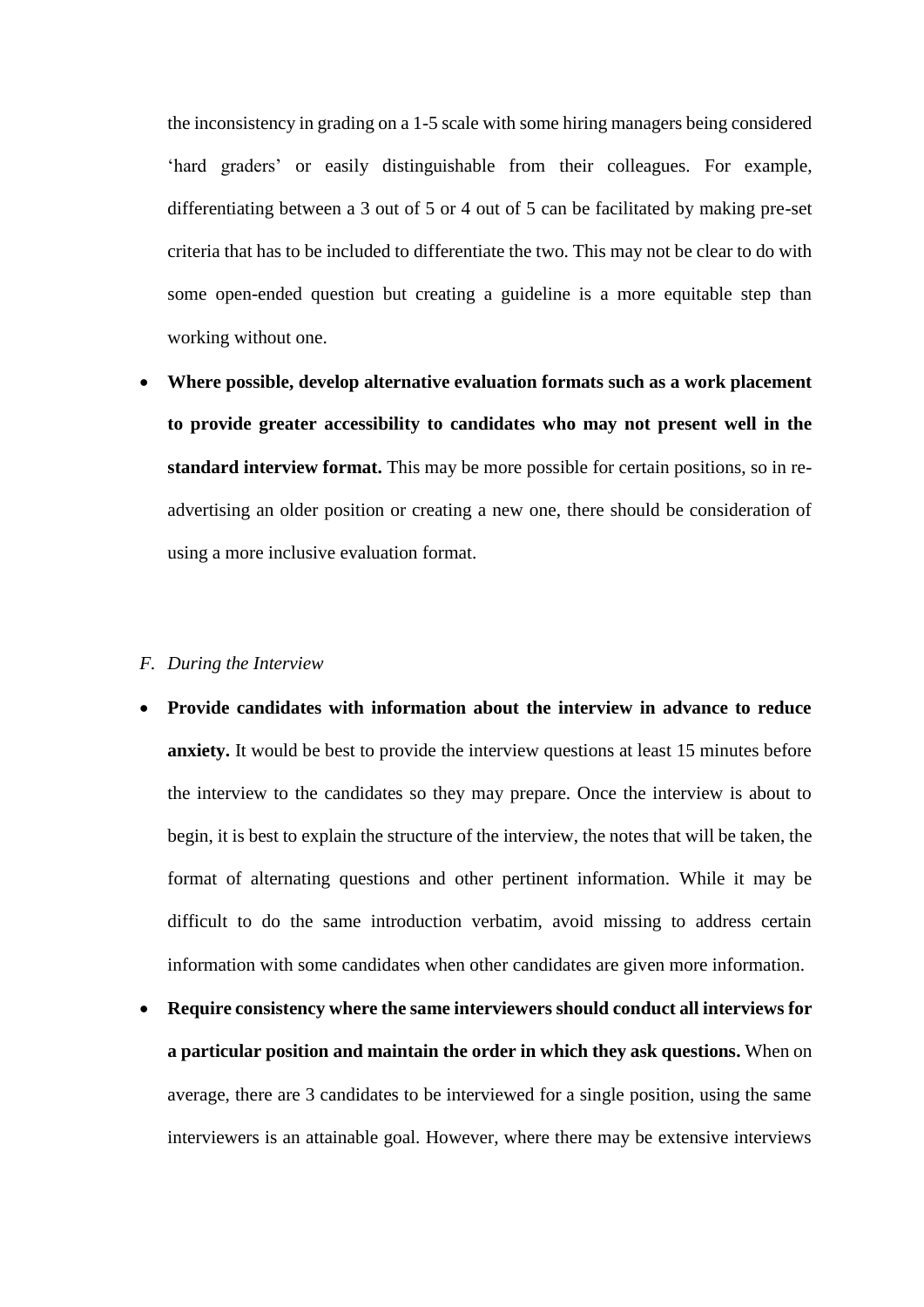this may not be possible but should be attempted. All candidates should also be asked the same set of questions in the same order.

- **Give candidates the opportunity to answer all the set questions sufficiently enough for their responses to be evaluated.** This may require the use of follow-up questions or giving the candidate more time to arrive at the appropriate response.
- **Provide an accommodating environment for the candidate whether or not there have been special requests for accommodation.** Interviewers should wear name badges and properly introduce themselves and their roles. Candidates should be offered water and pen and paper to use at any time. If a candidate needs to take notes during the interview or takes long pauses, the interviewer should provide the candidate with sufficient time to respond without interrupting them.
- **Ask questions clearly and respond appropriately to responses.** Questions should be asked clearly and should not be hurried to reduce some of the stress and anxiety of the interview process. Interviewers should appear interested in the candidate's responses and express satisfaction with the responses as they take notes or if not satisfied with the response, politely rephrase or follow-up in an appropriate tone.
- **Each interviewer must record the responses of each candidate in as detailed a manner as possible for debrief after the interview.** While intimate knowledge of sample responses that receive different rankings may facilitate the ranking of a candidate's response during the interview, this should be avoided until after the interview. Grading the candidate should be a matter of comparison with the sample responses and not just based on instinct which can be subject to bias. When each interviewer makes note of the content of the responses and the strengths or weaknesses of the responses, these notes are to be detailed as they are more valuable than the split-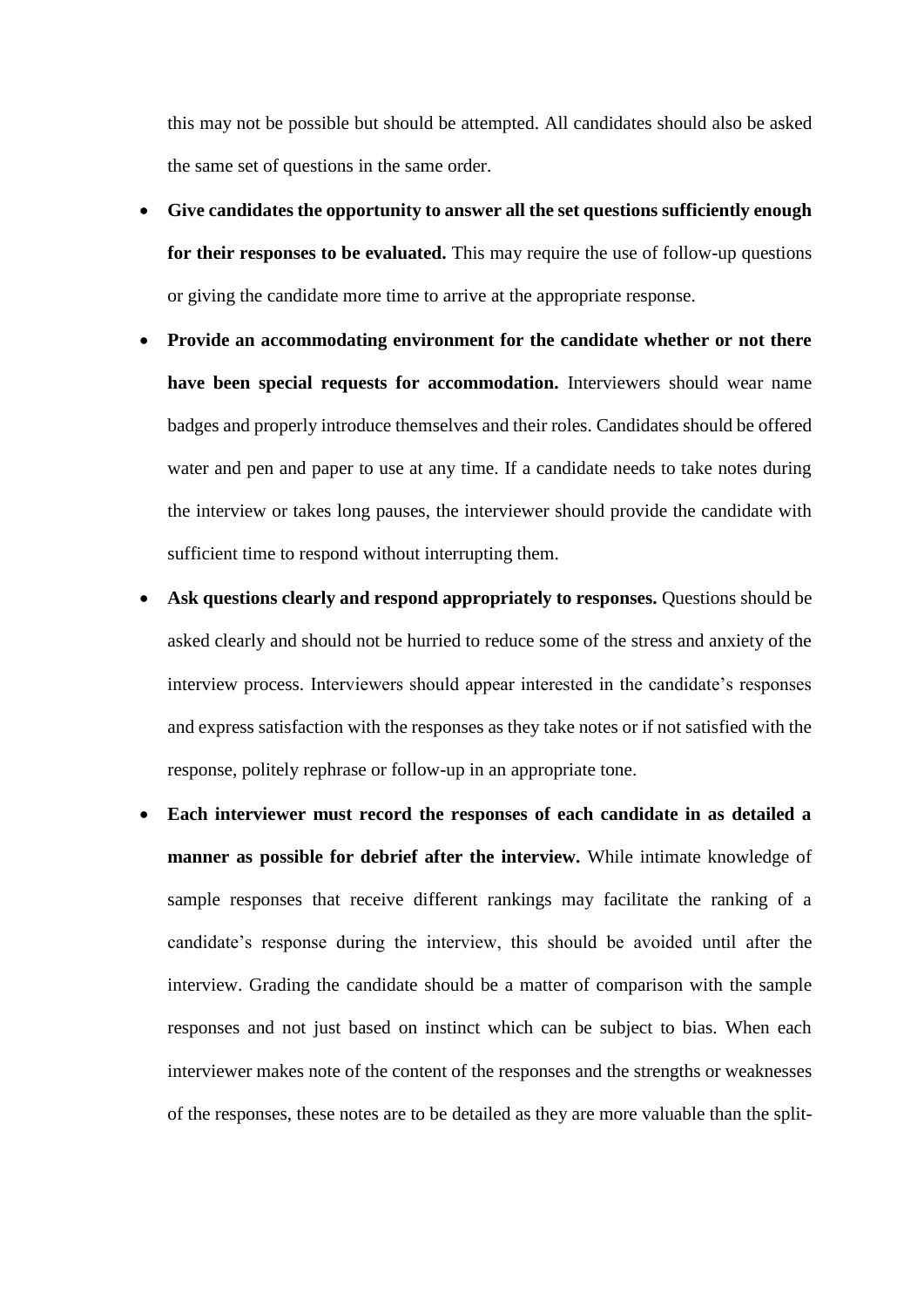second ranking of a response during an interview. This will allow for a more equitable debrief process between interviewers when deciding on ranking a candidate's response.

#### *G. Post-Interview Evaluations*

- **In debrief, compare candidate's responses to sample responses and pre-set criteria to evaluate candidate responses and rank them.** Each interviewer should still independently rate the responses and then discuss with other interviewers. With sample responses or the characteristics of a sample answer for various points (e.g. out of 5), ranking responses can be more objective. For example, a substantive guide that requires a 5-point answer about SSMU to include mention of the role/purpose of SSMU, various bodies within SSMU and services and resources offered by SSMU is a better objective marker of a response than using one candidate's response (usually the first) to evaluate other candidates' responses. If a sample answer cannot necessarily be provided for each rating, each rating can still be assigned a definitive value based on content. For example, a question asking for 3 qualities needed could differ where a 5-point answer includes 3 distinguishable qualities and the reasoning of their importance, while a 4-point answer could be 2 distinguishable qualities and 1 quality similar to one of the first two but with reasoning of their importance.
- **In all evaluations take into consideration the belonging to designated groups or having different communication styles and social skills.** Discussions of bias do not end during training to avoid bias, so there must be an evaluation of any ranking of a response to determine what impact bias may have had and how certain responses can be considered in light of members belonging to designated groups and those of various backgrounds and abilities. For example, a candidate who had to pause and make notes before responding to a question should not be ranked more harshly on a knowledge-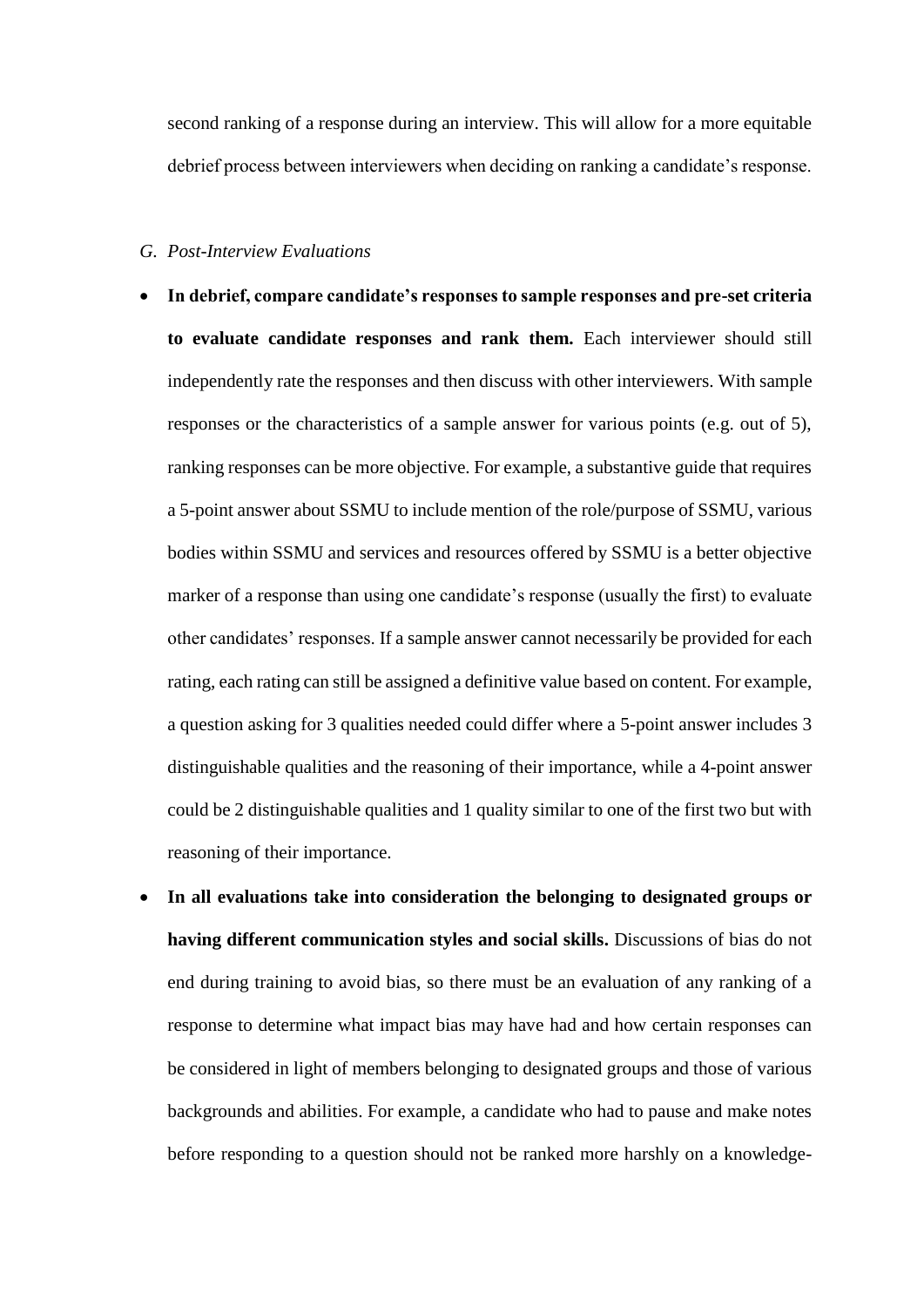based question than a candidate who answered the question immediately when the substance of their answers is similar.

- **The criteria included on the rubric need to be more job-specific and less simplistic.**  For example, ranking based on the category "communication skills" is not that jobspecific if the position requires editing and proofreading predominantly, minimal writing and only basic verbal communication with other staff. This is why the postinterview evaluation grid has to match with the more specific candidate requirements from the job posting. When evaluating the candidate pool, there also has to be a discussion of how the skills required on the grading rubric may be inaccessible to certain groups and an evaluation of how necessary these skills are for successful completion of the job.
- **Make notes and keep records from the post-interview debrief highlighting the reasons why a candidate is selected or not selected.** This provides proper documentation if there is ever a claim of discrimination in the interview process. It is also helpful practice to have clear reasoning for hiring decisions rather than a simple point majority, especially for when the candidate who does not have the highest points is selected.

# *H. Possibility of Promotion and Career Mobility, Fair Compensation and Conditions of Work*

While much research was not conducted in this area, SSMU hiring managers have raised concerns about how equitable current practices are in relation to promotion and career mobility, compensation and work conditions. There has to be an objective mechanism to evaluate employees to ensure the most qualified candidates are retained, especially as the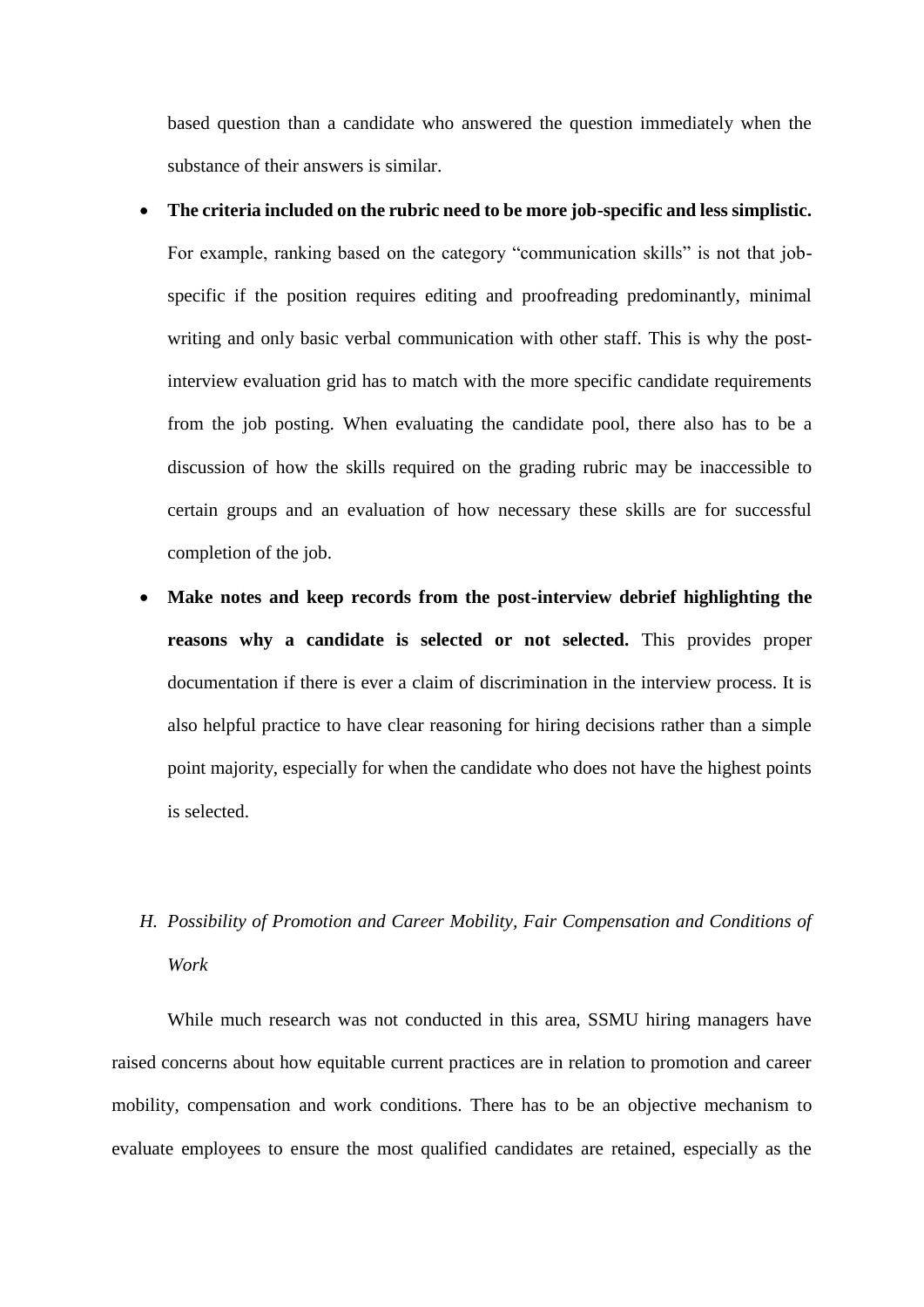executives change. Nonetheless, it requires caution for the evaluation to not be a subjective endeavour where new executives want to work with new employees they simply like, when competence and qualifications should be determinative. The compensation and conditions of work need to be addressed specifically in relation to employment equity to ensure adequate worker protection and improve employee satisfaction. Further research and discussion with employees would be needed to include these categories in a robust employment equity policy.

#### **Conclusion**

SSMU has taken the initiative to evaluate employment equity at SSMU over the past few years. This is an admirable approach which requires one of the next steps to be the development of an employment equity plan which would lay out the goals for SSMU over the next coming years. Developing an employment equity policy will be an extensive process for which the employment equity plan can outline the year of its development and enforcement.

While many of the recommendations outlined in this report will require significant investment in initiatives and resources to enhance employment equity at SSMU, an early first step that can be done as of 2019 would be requiring substantive employment equity training for hiring managers by external trained equity advisors. SSMU should continue to take strides in creating a more equitable workplace for candidates and current employees.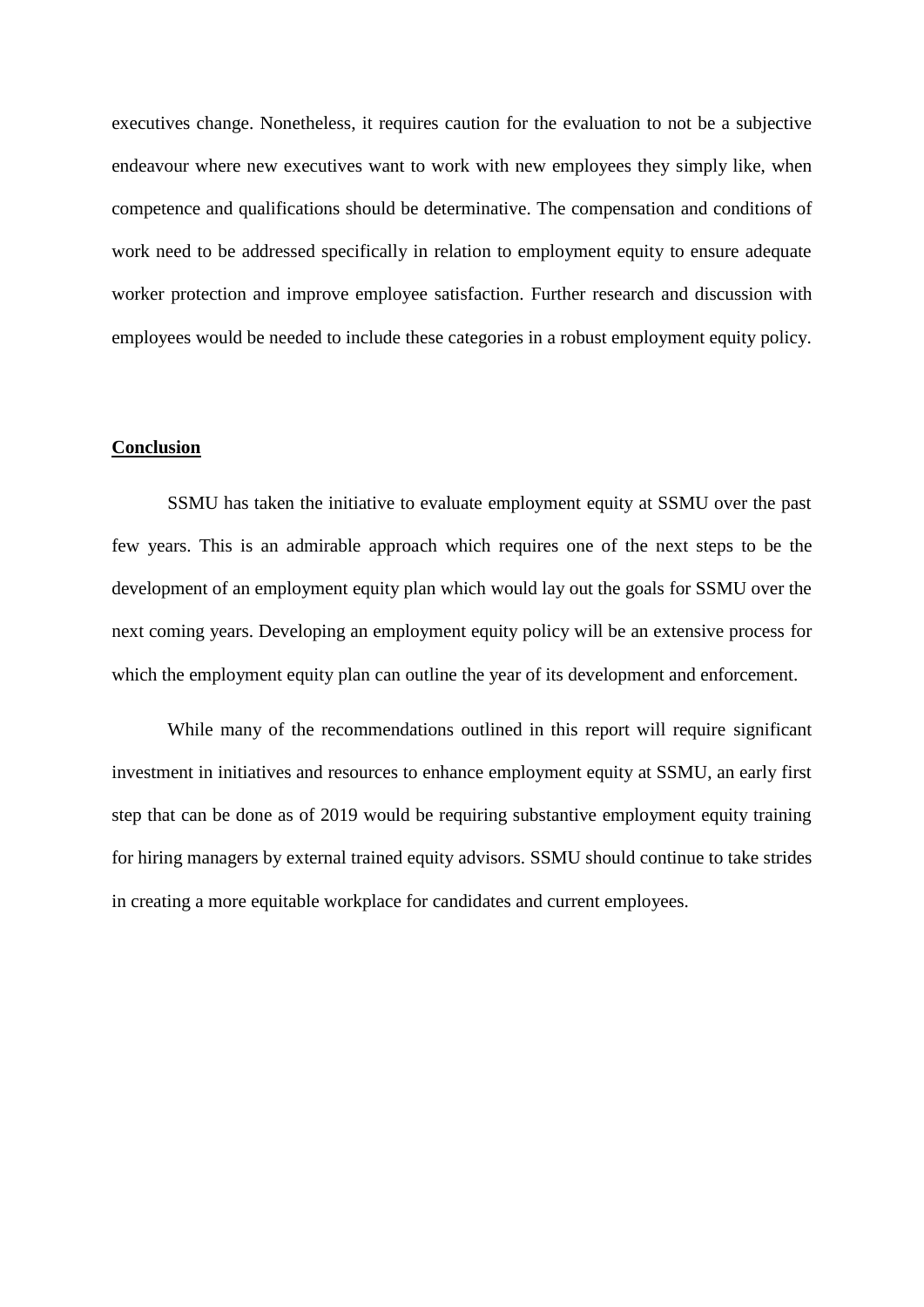#### **Bibliography**

- "A-2.01 Act Respecting Equal Access to Employment in Public Bodies." *Legis Quebec*, Publications Quebec, legisquebec.gouv.qc.ca/en/ShowDoc/cs/A-2.01.
- "Best Practices for Hiring with a Focus on Diversity & Equity." *University of Lethbridge*, 2007, www.uleth.ca/sites/default/files/FacultyEquityHiringGuideOct07final\_web.pdf.
- "C-12 Charter of human rights and freedoms" *Legis Quebec*, Publications Quebec, legisquebec.gouv.qc.ca/en/showdoc/cs/C-12.
- "Designated Groups." *Employment Equity*, 22 Sept. 2017, www.mcgill.ca/employequity/groups.
- "The Employment Equity Guide For Committees Established under the Faculty and Librarians/Archivists Collective Agreements." *Western University*, June 2014, www.uwo.ca/equity/doc/fac\_employ\_equity\_guide.pdf.
- "Equitable Hiring Tool." *City of Madison*, Racial Equity & Social Justice Initiative, www.cityofmadison.com/employeenet/documents/humanresources/RESJequitableHiringTool.pdf.
- "FAQ: Employment Equity." *Social Equity and Diversity Education Office*, 19 Feb. 2018, www.mcgill.ca/equity\_diversity/links/toolbox/equityrelatedfaqs/employmentequity.
- "Getting the Right People." *Selection & Hiring | Getting the Right People | HR Toolkit*, www.hrcouncil.ca/hr-toolkit/right-people-selection.cfm#\_secA1.
- "Hiring Practices for Equity in Employment." *Nova Scotia Barrister's Society Employment Equity Guide*, 2006, nsbs.org/sites/default/files/ftp/EQ120407\_HiringIntrvwGuide.pdf.
- Industry Canada. "Canada Research Chairs." *Equity, Diversity and Inclusion: Best Practices for Recruitment, Hiring and Retention*, 29 Nov. 2012, www.chairschaires.gc.ca/program-programme/equity-equite/best\_practices-pratiques\_examplaireseng.aspx.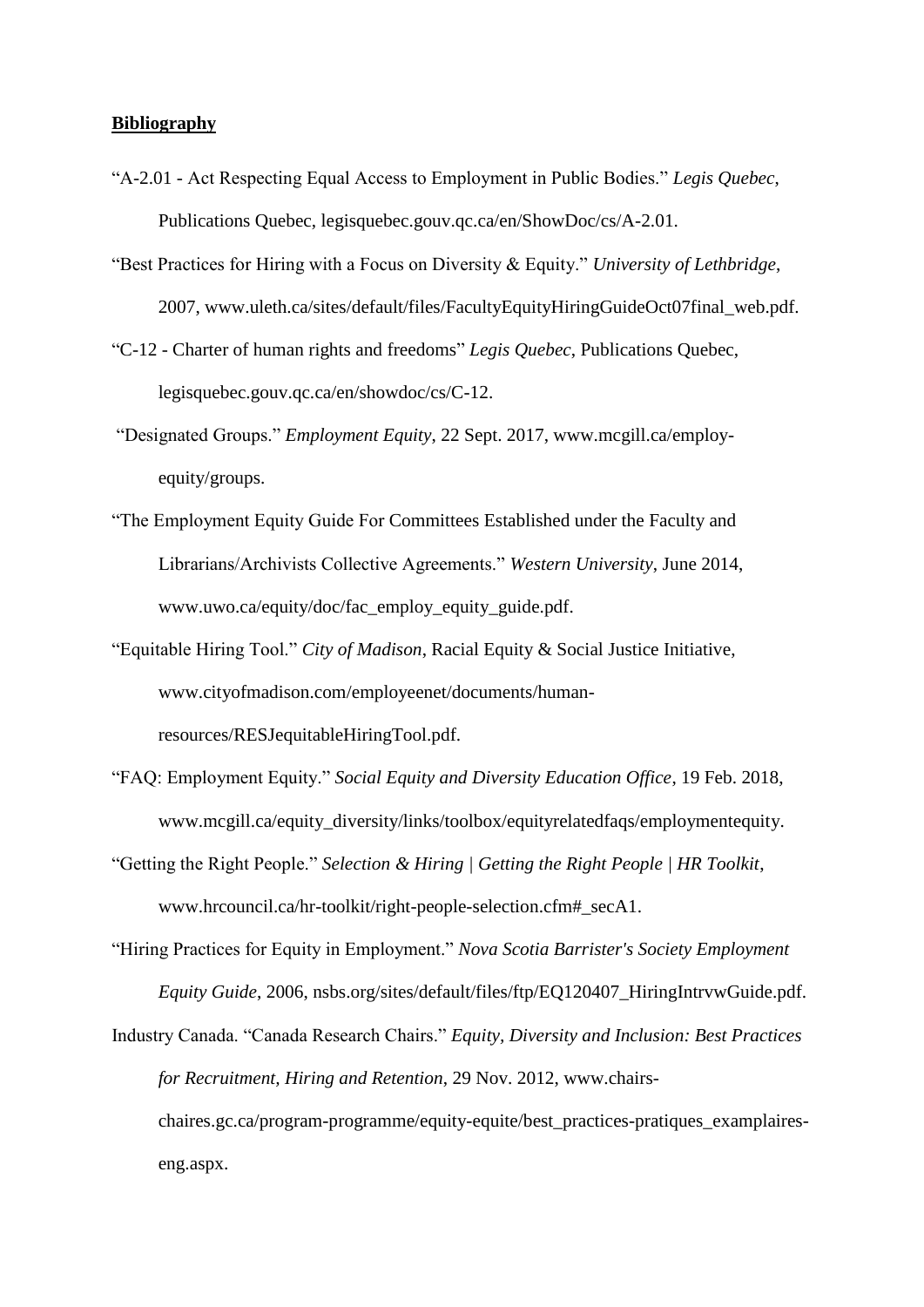"Interview Settings." *Autism and Neurodiversity Toolkit*,

www.autismandneurodiversitytoolkit.org/interview-settings.

- "Interviewing and Making Hiring Decisions." *Human Rights at Work 2008 - Third Edition*, Ontario Human Rights Commission, 2008, www.ohrc.on.ca/en/iv-human-rights-issuesall-stages-employment/5-interviewing-and-making-hiring-decisions.
- Kirby, Prof Amanda. "Interviewing Someone with Autism Tomorrow or Other Neurodiversity? Tips to Help." *LinkedIn*, 14 Feb. 2017, www.linkedin.com/pulse/howcan-employers-meet-challenge-interview-setting-supporting-kirby/.
- Legislative Services Branch. "Consolidated Federal Laws of Canada, Employment Equity Act." *Employment Equity Act*, 18 Oct. 2018, laws-lois.justice.gc.ca/eng/acts/e-5.401/page-1.html#h-2.
- "Neurodiversity at Work." *Uptimize*, Feb. 2018, www.cipd.co.uk/Images/neurodiversity-atwork 2018 tcm18-37852.pdf.
- "Nova Scotia Employment Equity Policy Guidelines." The Government of Nova Scotia, 21 Jan. 2008,

novascotia.ca/psc/pdf/employeeCentre/diverseWorkforce/employmentEquityPolicyGui delines.pdf.

- "Reasonable Accommodation." *Reasonable Accommodation | CDPDJ*, Commission Des Droits De La Personne Et Des Droits De La Jeunesse, www.cdpdj.qc.ca/en/droits-dela-personne/responsabilites-employeurs/Pages/accommodement.aspx.
- "Strategies and Best Practices for Equitable and Inclusive Hiring." *Linn-Benton Community College*, www.linnbenton.edu/faculty-and-staff/college-services/humanresources/recruitment-and-hiring/recruitment-and-hiring-guidelines-for-contractedpositions.php#Types.